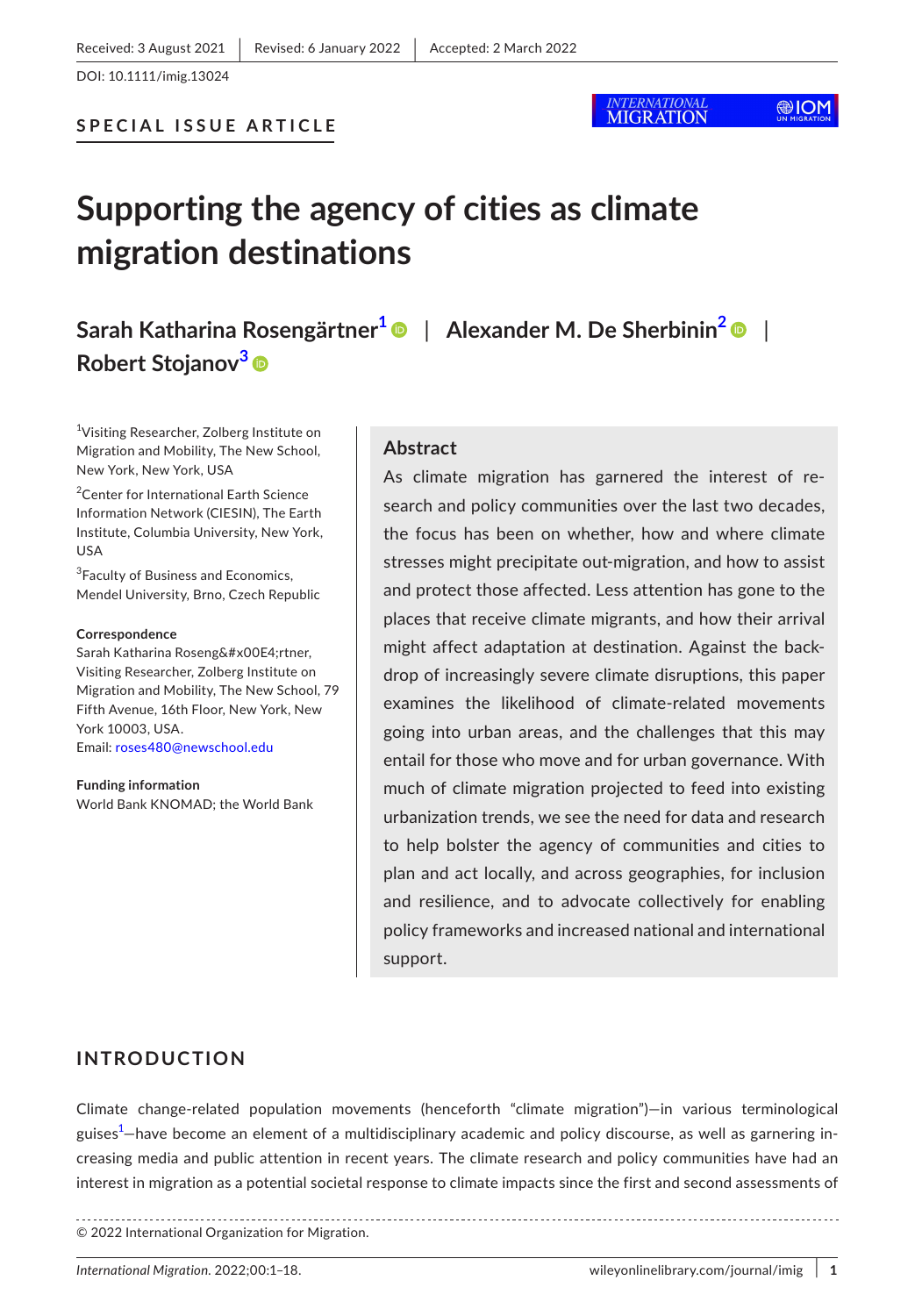the Intergovernmental Panel on Climate Change (IPCC) (Bruce et al., [1996](#page-13-0); IPCC, [1992](#page-15-0)).<sup>[2](#page-11-1)</sup> At the same time, the migration community began exploring the evidence on links between migration and environmental changes (IOM and RPG, [1992](#page-14-0)). A decade later, a series of policy reports and sponsored research on the implications of climate and other environmental changes on migration elevated the nexus to the attention of a broader audience.

This growing body of knowledge has underpinned the progressive recognition and inclusion of the links between climate change and migration in global climate and migration policy frameworks, as well as in those of adjacent fields such as disaster risk reduction (DRR) (see IOM, [2018b](#page-14-1) for a comprehensive overview). Yet, there is no political consensus on whether migration suggests a failure or success in climate change adaptation; whether it presents more risks or opportunities for the resilience of communities; and whether and how people displaced in the context of disasters and climate hazards should be protected, or communities and nations compensated for suffering the loss and damage of being displaced. In the absence of a common terminology, a unifying narrative and a clear institutional home, the governance of climate migration remains fragmented (IOM, [2018b](#page-14-1); Refugees International, [2021](#page-16-0)).

This state of affairs reflects the fact that the level of urgency to confront current and prospective climate stressors and their impacts on migration is unevenly distributed across the globe and within societies. The most climate vulnerable regions, countries and people, that is those facing severe impacts combined with limited coping capacity, tend to have least contributed to the problem of global warming and would have the most to gain from a global responsibility sharing agreement. In the absence thereof, individual countries and some regions are formulating their own policy responses. However, it is local authorities, who are on the front lines of responding to climate hazards and vulnerabilities, and who are often ill-equipped to anticipate and plan for increasing climate impacts, including migration, without support from higher levels of government.

The IPCC's Fifth Assessment Report introduced a specific focus on urban areas, noting that cities across the world were at the centre of emerging global climate risks, including "rising sea levels and storm surges, heat stress, extreme precipitation, inland and coastal flooding, landslides, drought, increased aridity, water scarcity, and air pollution with widespread negative impacts on people (and their health, livelihoods, and assets) and on local and national economies and ecosystems" (Revi et al., [2014](#page-16-1): 538). The assessment also noted the heightened vulnerability of urban communities living in informal settlements that have grown in the context of rapid urbanization and rapid growth of large cities in low- and middle-income countries (Satterthwaite et al., [2020\)](#page-16-2). The newly released IPCC WGII Sixth Assessment Report, Chapter 6, confirms these earlier findings and states that both the risk and human and economic losses from climate hazards have increased in urban areas (Dodman et al., [2022](#page-13-1)).

Research and data generation efforts on climate migration have so far largely focused on better understanding if and how changes to the climate may affect various forms of migration. There is also a burgeoning literature on the use of different legal and policy frameworks to govern climate migration. More limited attention has been paid to where climate migrants are, and will be, going and how their movement can be accommodated in places that are likely to face their own set of climate adaptation challenges (Rosenzweig et al., [2018](#page-16-3)). This paper looks at climate migration through the lens of urban areas as likely destinations and explores some of the challenges that arise when climate migration adds to existing urbanization pressures. It also explores entry points for better supporting cities in their ability to plan for both demographic and climatic changes and to act as agents of change beyond their immediate jurisdictions.

We begin by discussing the state of knowledge on climate change as a driver of migration, including the relationship between climate stressors and migration (Section 2). Unless otherwise specified, we use the term "migration" as an umbrella term for various forms of human mobility, including internal and international movements, temporary mobility and permanent moves, as well as forced displacement and planned relocations (IOM, [2019](#page-14-2)). In Section 3, we discuss migration as a form of climate adaptation. In Section 4, we review the evidence for climate migration going to urban areas. Section 5 asks whether movement into urban areas can be considered adaptive and look at the challenges that arise in cities. In the concluding section (Section 6), we discuss enabling factors that could help cities become "climate destinations" and identify entry points for, and some promising indications of, progress.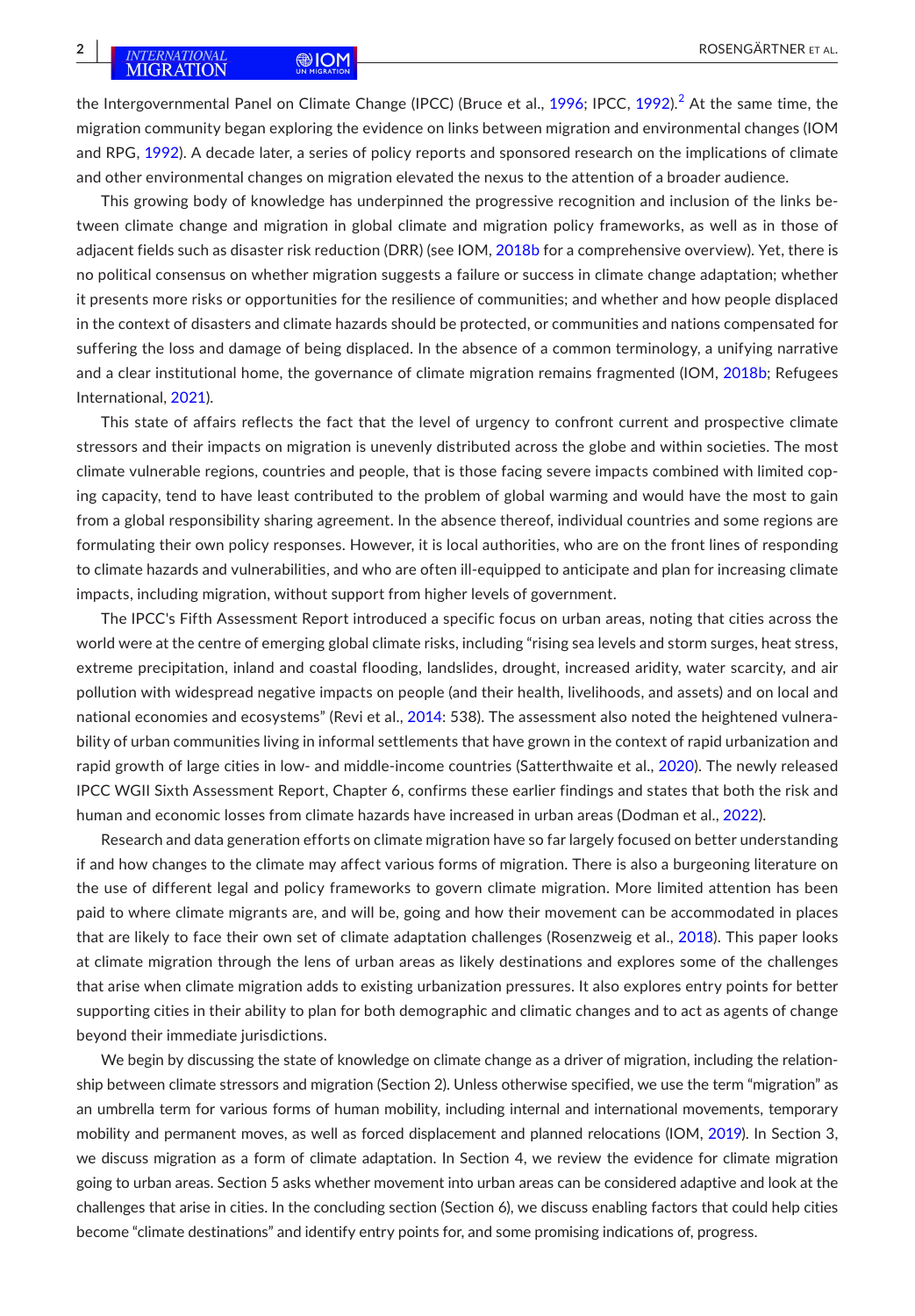The observations presented in this paper are based on desk research and the authors' previous work on modelling of climate mobility scenarios in various regional contexts, as well as advisory work for city networks, including the C40-Mayors Migration Council Global Mayors' Taskforce on Climate and Migration that involved consultations with city governments. In addition, we conducted a systematic review of the most recent literature on climate migration and cities for the period 2018–2021 via Google Scholar.

# **CONCEPTUALIZING CLIMATE MIGRATION**

There is ongoing debate about whether climate migration represents a distinct form of migration, or is just another form of economic, distress or mixed migration (Avis, [2017](#page-12-0); Van Hear et al., [2009](#page-17-0)). It is generally thought that, in contrast to labour migration, climate migration and displacement fall on the more "forced" end of the spectrum from voluntary to forced (Hugo, [1996](#page-14-3)). Yet, it is widely acknowledged that climate stressors operate through many of the traditional economic, social, demographic and other proximate determinants of migration, including education, social networks, the availability of intermediaries to facilitate migration, and a more or less favourable policy environment (de Sherbinin, [2020a](#page-13-2); Foresight, [2011](#page-14-4)). This makes it difficult to identify people solely as "climate migrants" (de Sherbinin, [2020b](#page-13-3)). Most migrants themselves cite lack of jobs or poverty as primary motives for migration, but where climate factors affect jobs and livelihoods, it can be difficult to disentangle the causal links.

Climate migration is not a unified phenomenon—drivers, patterns and duration of movements vary. There are, in fact, many climate mobilities (Boas et al., [2019](#page-13-4)). Conceptually, exposure to hazard and social vulnerability determines climate risk (IPCC, [2012](#page-15-1)). The climate factors that are relevant to migration are also context specific. Inhabitants of drylands are adapted to rainfall variability, but multi-year droughts may strain coping capacity, whereas coastal dwellers are more likely to be affected by floods, effects of sea level rise and high winds from storms along with excess rainfall. Similarly, the same stressor (e.g. drought) will differentially impact groups that have different livelihood strategies (e.g. pastoralists, sedentary farmers, mixed animal husbandry and farming, traders).

The nature and intensity of climate impacts affect the type and likelihood of different types of mobility responses. For example, fast-onset events (floods and cyclones) often trigger reactive movements of a more temporary nature (people usually return when the event subsides), whereas more anticipatory and long-term patterns of mobility may be associated with slow-onset events (such as sea-level rise or long-term secular declines in rainfall or increases in temperature) that have durable impact, making return less likely if not impossible (Black et al., [2011a](#page-12-1); Bohra-Mishra et al., [2014](#page-13-5); Kälin, [2010](#page-15-2); Nawrotzki et al., [2017](#page-15-3)).

Beyond a sedentary *status quo* (that would be preserved through adaptation in situ) and a climate-related mobility response, there is a grayzone of movements that are part of everyday life for certain populations, like pastoralists. Morphy ([2007](#page-15-4)) discusses the challenges of capturing this reality in census data on Aboriginal groups in Australia. Other research (e.g. Arnall and Kothari ([2015](#page-12-2)), Safra de Campos et al. ([2017](#page-16-4)), and Kothari and Arnall ([2019](#page-15-5))) also points to the dearth of data on micro-mobility, understood as "everyday moves" associated with consumption- and production-related activities (Safra de Campos et al., [2017](#page-16-4)). As Schrepfer and Caterina ([2014](#page-16-5)) discuss, mobile populations can still be displaced, such as when pastoralists are no longer able to practice nomadic pastoralism owing to drought, absence of pastorage, impoverishment or government policies that promote sedentarization.

It is generally accepted that most climate mobility will be internal and not international (e.g. Clement et al., [2021](#page-13-6); Mueller et al., [2014](#page-15-6); Rigaud et al., [2018](#page-16-6); Rigaud et al., 2021a), yet the two can be interconnected. King and Skeldon ([2010](#page-15-7)) discuss the many ways in which internal and international migration are often linked, both in countries of origin and destination. Paul [\(2011](#page-16-7)) examines international migration as a stepwise process, whereby migrants gradually accumulate more capital and expand their migration range—from the nearest city to a neighbouring country, to ultimately a higher income destination country. This is congruent with research findings,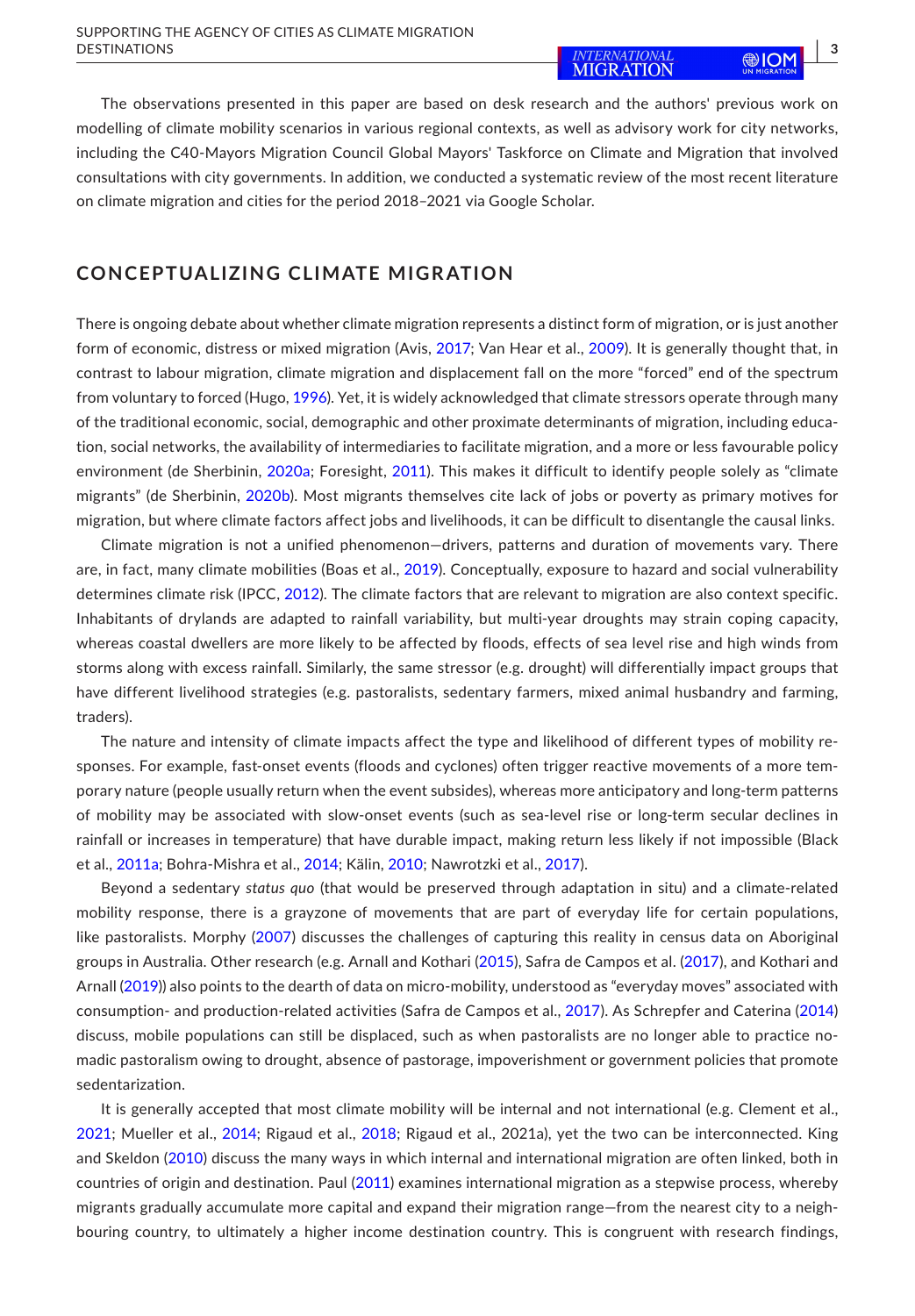suggesting that the poorest tend not to move, as the ability to migrate depends on factors such as having resources, knowledge, education and social networks (UNDP, [2009](#page-17-1)).

Indeed, immobility may result if people are too poor to migrate and climate impacts lead to a further erosion of already fragile livelihoods (Ayeb-Karlsson et al., [2018](#page-12-3), Black et al. [2011a](#page-12-1)). The result is a deepening cycle of poverty, vulnerability and exposure to adverse impacts of climate change coupled with the inability to move. Research has confirmed that climate-related immobility is most pronounced in economically disadvantaged areas (Nawrotzki & DeWaard, [2018](#page-15-8)). However, it may also result from social obligations or a positive attachment to place (e.g. due to land ownership, reliance on ecosystem services) that translates into low mobility potential (Adams, [2016](#page-12-4); Adams & Kay, [2019](#page-12-5)). Thus, it is important to distinguish between people who want to move but cannot and those who do not want to move (voluntary immobility) (De Haas, [2021](#page-13-7); de Sherbinin, [2020a](#page-13-2)). Some people are strongly attached to their place of origin and simply do not want to leave their homes, even under precarious environmental conditions (Adams, [2016](#page-12-4)).

### **MIGRATION AS A FORM OF CLIMATE ADAPTATION**

Given the risks associated with immobility in the face of intensifying climate hazards, migration is often framed as a form of household-led climate adaptation. $^3$  $^3$  Repeated destruction of homes may lead people to decide it is not worth rebuilding; crop or livestock losses may undermine the basis for livelihoods; and changes to the climate and ecosystems may mean that traditional knowledge becomes outdated, weakening or severing the ties between people and their land and environment. In response to such deteriorating conditions, one or more members of a household may decide to move to reduce the number of "mouths to feed" and generate additional income (e.g. Sydney, [2019](#page-17-2)). Yet, the question of whether migration is adaptive and for whom remains under debate and is likely to be context specific (Black et al., [2011b;](#page-12-6) Wright et al., [2020](#page-17-3)). As Gemenne and Blocher ([2017:](#page-14-5)9) point out: "the development of policies which promote migration as adaptation warrants not just a reflection on the beneficiaries of these policies, but also on the indicators of success—and at which points in time they may best be measured".

Migration was first recognized as an adaptation issue in the United Nations Framework Convention on Climate Change (UNFCCC)'s Cancun Adaptation Framework of 2010, which invited States to address migration, displacement and planned relocation through technical cooperation (Warner, [2012](#page-17-4)). The Sendai Framework for Disaster Risk Reduction (2015) conceptualizes population movements as both a source of risk and a contributor to strengthening the resilience of people and communities. It further recognizes that migrants, with their knowledge, skills and capacities, can contribute to the design and implementation of disaster risk reduction measures. Yet, despite the growing recognition in national policies that migration can serve adaptation (IOM, [2018a](#page-14-6)), movement has yet to be widely supported as an adaptive strategy, whether within or across borders. Few countries have migration policies that facilitate the movement of people for climate-related reasons (Cantor, [2021](#page-13-8); Dempster & Ober, [2020](#page-13-9); Francis, [2019;](#page-14-7) McAdam & Pryke, [2020](#page-15-9)), and national adaptation and disaster risk reduction policies often do *not* view migration positively or plan for it proactively (Sward & Codjoe, [2012](#page-17-5); World Bank, Yonetani, [2018](#page-17-6)).

Investments in adaptation and resilience building $^4$  $^4$  are generally aimed at ensuring that individuals, communities and countries have the capacity to cope with and respond to climate-related hazards that can no longer be avoided by using in situ adaptation strategies (Brown, [2008](#page-13-10); Richards & Bradshaw, [2017](#page-16-8); Stapleton et al., [2017](#page-16-9); Stojanov et al., [2021](#page-17-7)) that allow people to stay in place. Consequently, much research and policy attention has been focused on understanding which areas and regions of the world might be most stressed by climatic changes and extremes that may force people to move, using climate information related to past variability, current change and future projections. The literature points to low lying islands, coastal areas and drylands as so-called climate change "hot spots" (de Sherbinin, [2013\)](#page-13-11) that will be particularly hard hit. There is also some evidence to suggest that areas such as forests and cities could become sending areas (IDMC, [2021](#page-14-8); Nawrotzki et al., [2014](#page-15-10); Van der Vuurst & Escobar, [2020](#page-17-8)).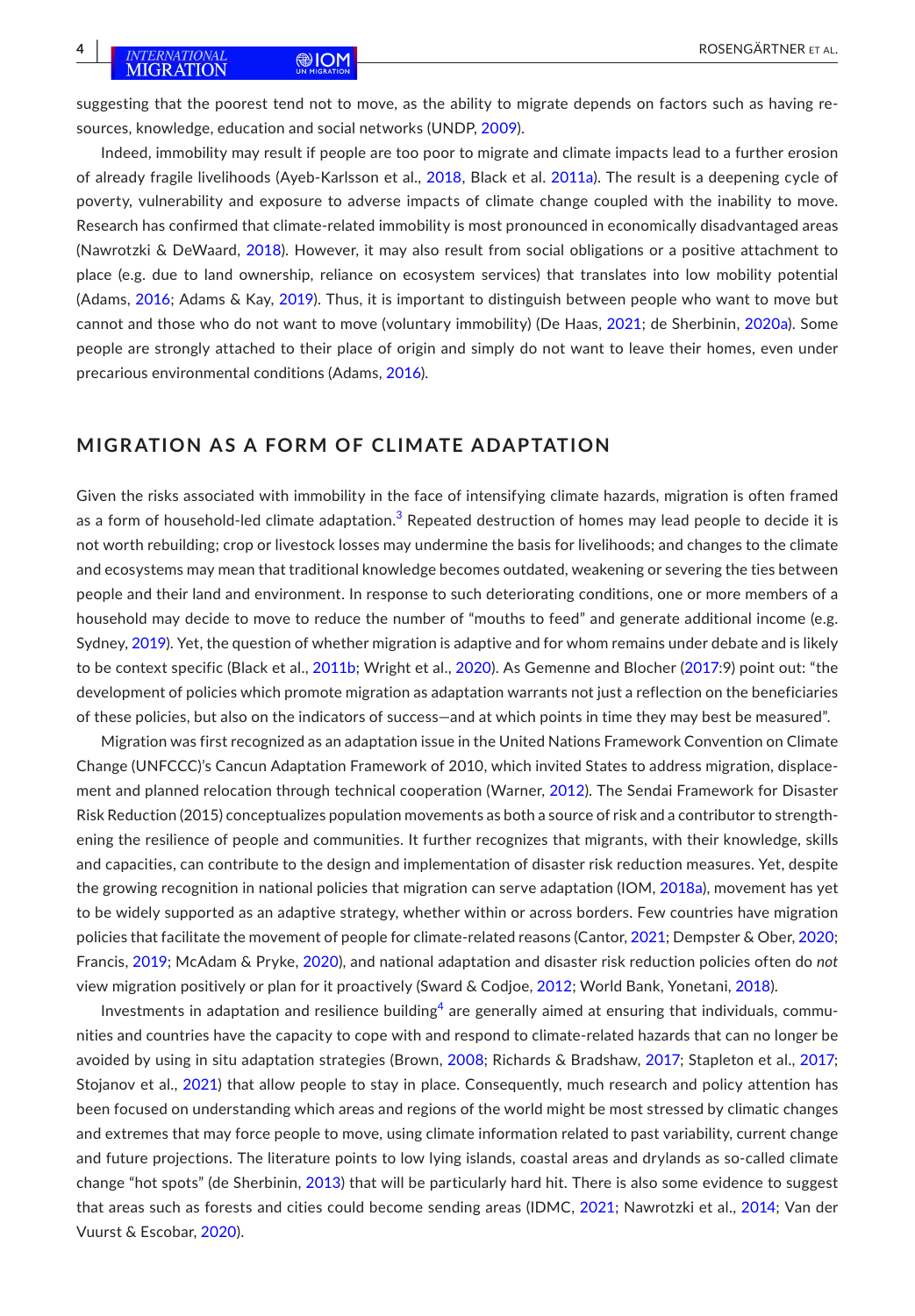Less attention has been paid to destination areas and how those might prepare for climate migration. This gap is becoming more critical as, in some situations, adaptation in situ may no longer be possible, whether because of the acute or cumulative impacts of a disaster, the progressive degradation of living conditions due to adverse effects of climate change (Horton et al., [2021\)](#page-14-9) or increasingly unmanageable costs. Governments, businesses, communities and individuals will need to grapple with the question of the "limits to adaptation" (Dow et al., [2013](#page-13-12); Oliver-Smith & de Sherbinin, [2014\)](#page-15-11). As the inevitability of severe climate impacts and their implications for people moving are becoming more apparent, attention is beginning to shift to probable destinations (e.g. Robinson et al., [2020](#page-16-10)). At the same time, destination areas will, for their part, have to address the impacts of movements on their adaptation choices and prospects.

Economically motivated migration (which, as discussed earlier, can hardly be fully disentangled from other motives for moving, including climate factors) often focuses on urban centres because they concentrate opportunity for work, a more stable income, commerce, access to services and more personal liberties. It is estimated that 60 per cent of refugees (Huang & Graham, [2018](#page-14-10)) and 80 per cent of internally displaced persons (IDPs) have settled in cities around the world, $^5$  $^5$  although some suggest the latter share is closer to 50 per cent, if looking at IDPs in low- and middle-income countries only (Huang & Graham, [2019](#page-14-11)). If climate migration follows and reinforces these existing movement patterns, cities are likely to see the brunt of new arrivals and to be critical theatres for, and actors in, shaping the outcomes of climate mobility as an adaptive strategy. The question of how climate migration may impact the adaptive capacity of cities themselves is still largely unanswered (Barnett & Adger, [2018](#page-12-8)). In the following section, we undertake a cursory review of the evidence linking climate factors to migration into urban areas and to the larger urbanization trends that are underway in Africa and Asia (UNDESA, [2019](#page-17-9)).

# **ARE CLIMATE MIGRANTS MOVING TO URBAN AREAS?**

Climate risks and related displacement are high in regions that are also seeing rapid urbanization. Among world regions, Africa is seeing the highest rate of urban population growth, largely due to its overall population growth, including in cities, while Asia has the highest rate of urbanization driven by the highest net rate of rural–urban migration (Tacoli et al., [2015](#page-17-10)).<sup>[6](#page-12-9)</sup> Climate migration in these regions is likely to "blend into" existing urbanization and urban growth trends, rather than driving them. The question is whether cities might see a different type of movement or movers owing to climate stresses, and how the conditions for the reception and inclusion of newcomers might change given cities' exposure to climate impacts and the climate adaptation actions they might take. More frequent or intensifying disasters could undermine cities' ability and willingness to welcome and accommodate newcomers. At the same time, it is possible that resilience investments in cities might create more favourable conditions for the reception of migrants, for instance by improving infrastructure or harnessing their skills and manpower for the "greening" of urban economies.

Research on climate migration tends to be preoccupied with establishing the relative importance of climate versus other factors in influencing migration decisions (Cundill et al., [2021\)](#page-13-13) and focus less on the direction of movements or evidence for climate impacts driving migration from rural to urban areas. That said, the evidence that does exist generally points to climate factors increasing urbanization rates, though the circumstances under which climate variability and extremes increase rural-to-urban migration vary. In some cases, climate anomalies may result in decreases in rural–urban movements. In one of the few global studies, for example, Cattaneo and Peri ([2016](#page-13-14)) use panel data for 115 countries from 1960 to 2000 and find that higher temperatures in middleincome economies increased migration rates to urban areas and to other countries, whereas in poor countries, higher temperatures reduced the probability of migration to cities and to other countries. This is consistent with evidence from elsewhere that migration rates may in fact be depressed among the very poor owing to liquidity constraints resulting from climate impacts on livelihoods—a form of involuntary immobility (de Sherbinin, [2020a](#page-13-2)).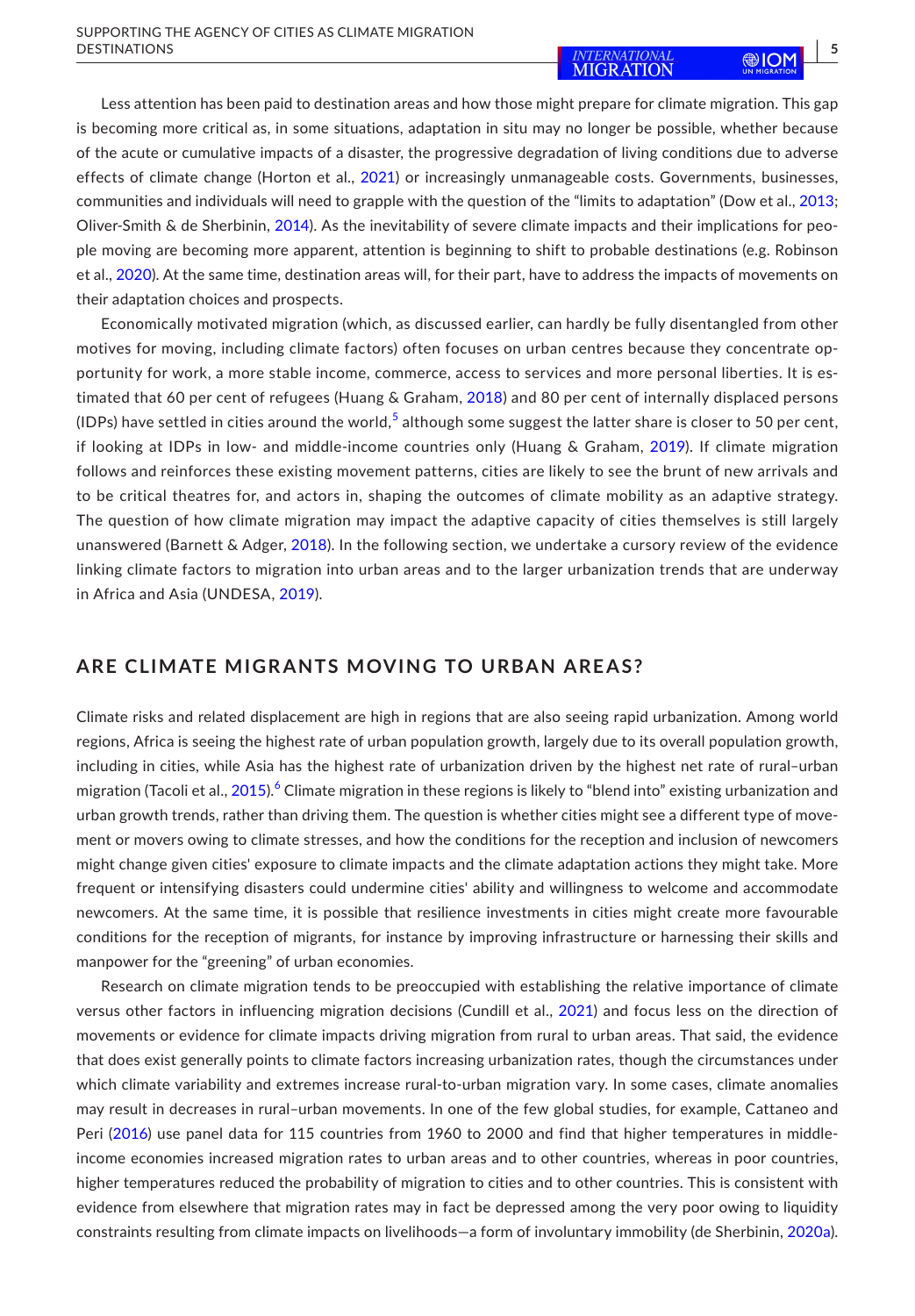In the following, we summarize the evidence for climate-related urbanization across different developing country regions. It should be noted up front that varied findings may partly be attributable to significant differences in data (both climatic and demographic) and methods across studies.

In Asia and Oceania, available studies suggest a predominance of climate migration into urban areas. Vinke ([2018](#page-17-11)) explored "migration as adaptation" in the context of Bangladesh and the Marshall Islands and found that in Bangladesh climate disasters were driving displacement to urban areas, whereas in the Marshall Islands many were leaving for the United States owing to the growing impacts arising from sea level rise. Also in Bangladesh, GIZ [\(2020](#page-14-12)) found that in five cities—Barishal, Khulna, Rajshahi, Satkhira and Sirajganj—57 per cent of the urban poor population were, by the authors' definition, climate migrants. Ahsan ([2019](#page-12-10)) finds a similar pattern of climate-induced rural-to-urban migration in the country. Mianabadi et al. ([2021](#page-15-12)) found that the main reason for migration from rural areas in Sistan to Mashhad city in Iran is environmental degradation, including drought and water scarcity. Dun [\(2011](#page-14-13)) found that worsening floods in the Mekong Delta contributed to increase rural displacement and seasonal mobility to urban centres, such as Phnom Penh, and larger urban centres in South Viet Nam, notably Can Tho City and Ho Chi Minh City, where there were more opportunities to seek new jobs and protection. In Oceania, according to Locke [\(2009](#page-15-13)), migration is fuelling urban growth in the capitals of Kiribati and Tuvalu, partly owing to economic factors and partly driven by coastal erosion and gradual salinization of drinking water sources and agricultural soil. The Maldives has, unlike most other low-lying island countries, been actively relocating populations from remote islands to safer or new artificial islands owing in part to the threats arising from sea level rise (Stojanov et al., [2017](#page-17-12)).

Several studies focusing on Africa also suggest a link between climate migration and urbanization. Henderson et al. ([2017\)](#page-14-14) examined climate-driven urbanization in Africa and found that climate shocks drive urbanization in cities with manufacturing for export, where economic dynamism is not solely tied to the agricultural sector. By contrast, market towns that service agriculture were not found to grow, reflecting their reliance on farm production and reduced demand for services from surrounding agricultural areas. Mueller et al. (2020) assessed the impact of climate variability on temporary migration patterns in East Africa, finding that urban temporary out-migration declines during periods of high temperatures and/or low rainfall, but that rural temporary migration rates remain stable. They hypothesize that climate shocks also affect the urban economy, citing evidence of low labour force participation rates during climate extremes, meaning the availability of urban employment opportunities is limited for would-be migrants. Using panel data, Marchiori et al. ([2012\)](#page-15-14) estimated that temperature and rainfall anomalies caused a total displacement of 5 million people to urban areas of sub-Saharan Africa during the period from 1960 to 2000. Similarly, Barrios et al. [\(2006](#page-12-11)) seek to identify push factors for urbanization in Africa that is occurring despite the lack of economic dynamism in many of the regions' cities. Examining urbanization rates from the UN in conjunction with country-level rainfall averages and other known determinants of urbanization for the period 1960–1990 for 78 countries, they find that declines in precipitation affecting rainfed crops do have a statistically significant impact on African urbanization rates, whereas similar variations in rainfall in non-African developing countries had no such effect.

For Central America, the evidence suggests an interplay between internal climate migration to cities and international migration towards the United States. Nawrotzki et al. [\(2017](#page-15-3)) explored the likelihood of migration in Mexico by duration of drought and extreme heat events with a focus on four types of flows: rural–rural, rural– urban, urban–rural and urban–urban. They found that the longer the duration of a drought, the higher the probabilities of rural–urban migration, and the lower the probabilities of urban–urban migration. Also in Mexico, Jessoe et al. ([2018](#page-15-15)) found the impacts of temperature and precipitation anomalies varied depending on the timing within the growing season, with increases in harmful degree days early in the season resulting in more US-bound migration compared to later in the season, which increased internal migration. Positive effects, such as extended growing seasons, also resulted in more rural-to-urban migration as incomes increased. Results for precipitation were inconclusive. Lustgarten and Kohut ([2020\)](#page-15-16) describe the migration strategy in Guatemala, where farmers from rural drought-affected areas first move to big cities, which may then become staging areas for migration to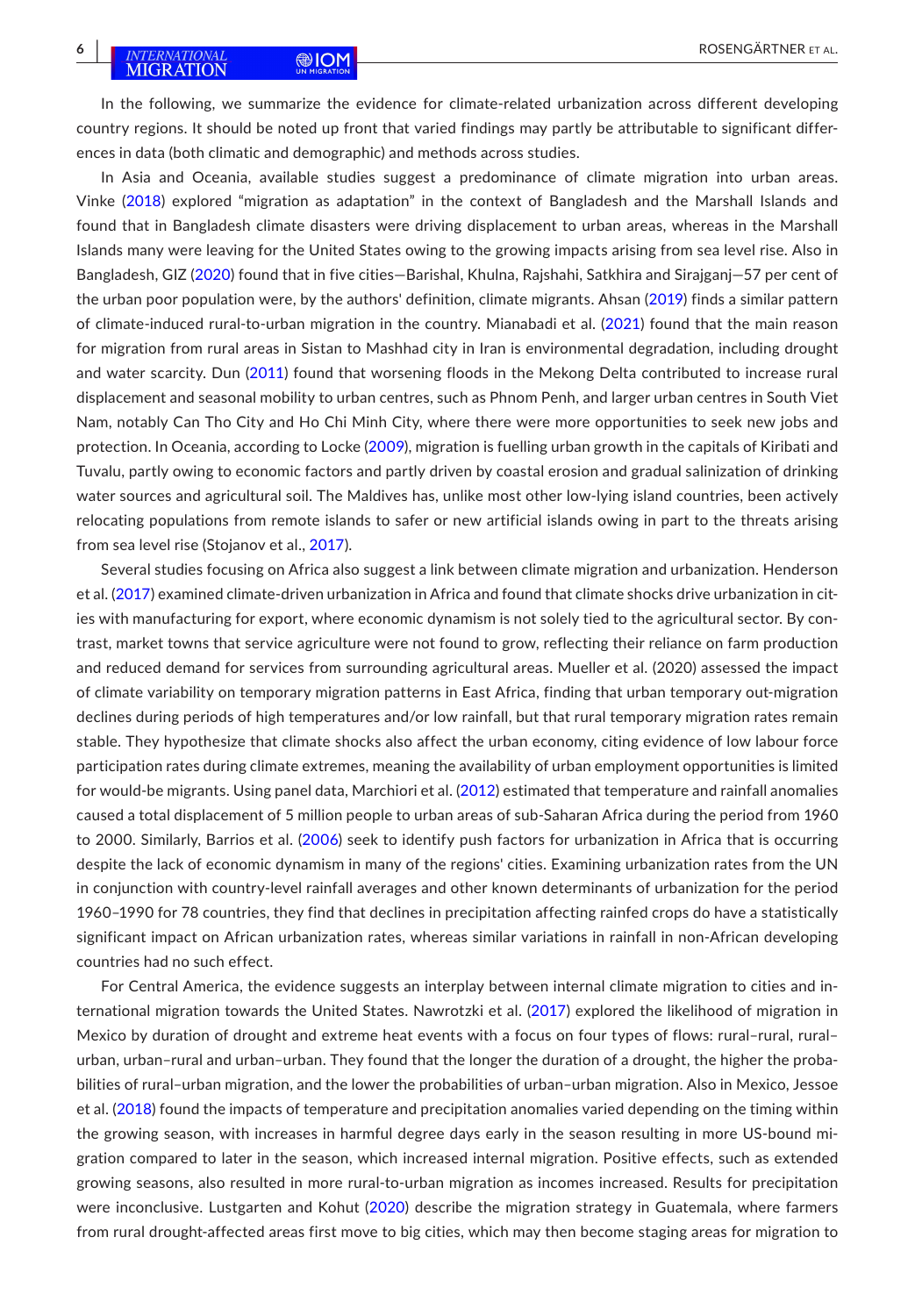the United States. In modelling work for the Mayor's Migration Council, de Sherbinin et al. ([2021](#page-13-15)) find that climate factors may indeed induce higher rates of urbanization in the future for Mexico and Central America, but that factors such as U.S. border policy are likely to have an even greater impact on urbanization rates, with closed borders leading to much more rapid expansion of urban areas.

In the United States, well-documented cases of urban reception are linked to Hurricanes Katrina in 2005 and Maria in 2017 (e.g. Groen and Polivka [2008](#page-14-15); Milman [2018](#page-15-17)). Houston became a temporary home to more than 250,000 people displaced from New Orleans, of which an estimated 40,000 to 100,000 stayed permanently (BBC, [2017](#page-12-12); Roderick et al., [2021](#page-16-11); Sastry & Gregory, [2014](#page-16-12)). There is growing interest among groups such as the American Society for Adaptation Professionals (ASAP) in supporting destination areas for those moving due to sea level rise or growing forest fire risk, including medium-sized towns and cities.<sup>7</sup> According to Hauer et al. [\(2020](#page-14-16)), when people in the United States are displaced in response to sea level rise hazards, they tend to migrate to nearby urban job-growth centres, rather than making small, incremental migrations.

Scholars still disagree whether climate factors will be decisive in changing the type or volume of movement into urban areas (e.g. Barnett & Adger, [2018](#page-12-8); Barrios et al., [2006](#page-12-11)). What can be observed is that when rural households use migration to cope with climate variability and shocks, the movement tends to be temporary or only undertaken by some household members. Cities become a node in a trans-local mobility system, rather than a place of permanent settlement and attachment, which has implications for urban governance (Blaser Mapitsa, [2020](#page-13-16); Landau, [2010\)](#page-15-18). Indeed, recent research further underscores the reality that many rural dwellers do not want to leave their homes owing to strong attachment to place and dependence on traditional social networks (Adams & Kay, [2019](#page-12-5), Mixed Migration Centre *forthcoming*). However, as climate impacts become progressively worse in many regions, this could mean greater numbers of distress migrants (Henderson et al., [2017](#page-14-14)) who will need humanitarian assistance. All indications are that a primary destination for those in distress will be towns and cities, just as was the case during the great Sahelian droughts of the early 1970s and 1980s (Rigaud et al., [2021](#page-16-13)a).

### **IS MIGRATION INTO URBAN AREAS ADAPTIVE?**

Rural–urban migration may offer the best chance to economically lift people out of poverty who are forced off the land. However, as the flagship Foresight report (2011) pointed out, many climate migrants move into vulnerable coastal cities, where despite escaping one set of climate threats, they may end up experiencing others just as severe or even worse (de Sherbinin et al., [2012](#page-13-17); Geddes et al., [2012;](#page-14-17) Gemenne et al., [2020](#page-14-18)). In the US context, current movement patterns seem destined to exacerbate future climate migration pressures as people head for cities that are at risk of experiencing extreme heat and wildfires (Marandi & Main, [2021](#page-15-19)). In some cases, movements into risky areas are directly supported or even incentivized by government policy. Marandi and Main ([2021](#page-15-19):2) observed that "[d]espite the increase in publicly available flood risk data, eastern coastal states such as Connecticut, Delaware, New Jersey, Rhode Island, New Jersey, Florida, and North Carolina are all developing new housing in vulnerable zones two to three times faster than in safer locations".

Indeed, a subtheme in the literature is the ways in which climate migration may result in increased exposure to climate and other risks in urban destination areas. This is especially true for migrants who move into informal settlements that are poorly built and serviced, and often located in hazard-prone areas (Hauer et al., [2020\)](#page-14-16). Bangladesh is a case in point. Mukaddim and Hossain ([2021](#page-15-20)) find that, in Khulna City, coastal migrants and displaced persons predominantly relocate to informal and squatter settlements. Ayeb-Karlsson et al. ([2020\)](#page-12-14) evaluates the emotional and psychological impact of moving from an eroding island in coastal Bangladesh to Dhaka, where many villagers land in flood-prone slums, having just escaped coastal threats. She finds that they are more "trapped" in the city than they were before leaving the island because of depleted assets (Ayeb-Karlsson et al., [2020](#page-12-14); Ayeb-Karlsson [2020](#page-12-15)). Other studies confirm the potential impacts of climate threats on the urban poor and populations in informal settlements, many of whom are recently arrived migrants from rural areas. This includes exposure to sea level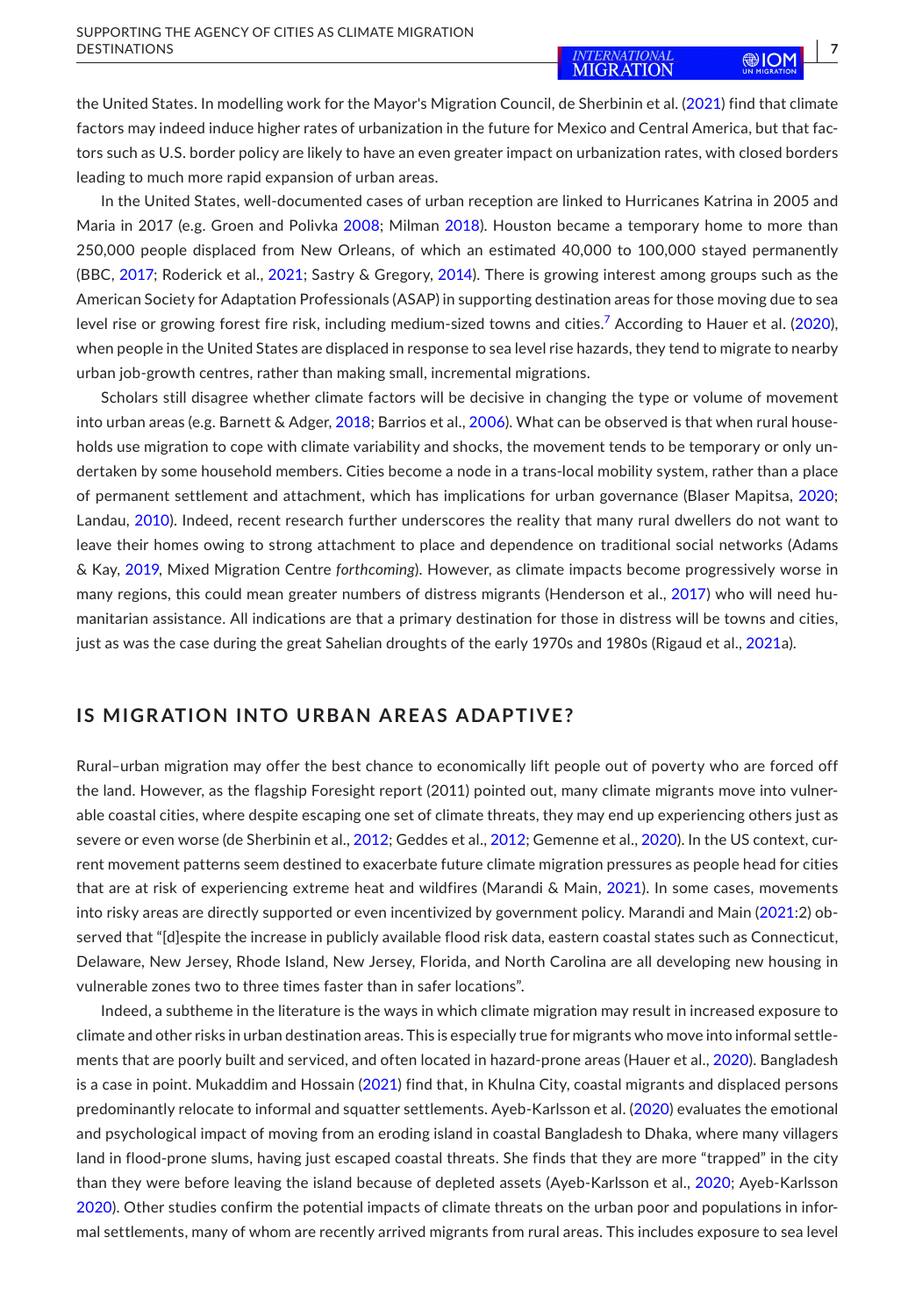rise in Cotonou, Benin (Dossou & Glehouenou-Dossou, [2007](#page-13-18)) and Lagos, Nigeria (Mixed Migration Centre *forthcoming*), and landslides in the favelas (informal settlements) of Rio de Janeiro, Brazil (de Sherbinin & Hogan, [2011](#page-13-19)). A fuller account of this research can be found in Reckien et al. ([2018](#page-16-14)).

Beyond climate risks, other factors may hamper the adaptive potential of movement into urban areas, including high levels of unemployment, poor working conditions and the high cost of housing. People who crossed international borders may find themselves without authorization to work, which is the situation of many urban refugees today (Huang & Graham, [2018](#page-14-10); UNHCR, [2018\)](#page-17-13).

There is some evidence that people moving away from hazards and into cities can generate vulnerabilities for those who are already there, for instance by contributing to environmental degradation, such as deforestation, and by driving up prices in receiving communities that make them less affordable for long-time residents, a phenomenon dubbed "climate gentrification" in the US context (Poon, [2020](#page-16-15)). Marandi and Main ([2021\)](#page-15-19) highlighted the risk of climate migration having a disproportionate impact on already disadvantaged and marginalized communities in receiving cities. Tacoli et al. ([2015](#page-17-10)) observed that urban policies in fast-urbanizing contexts are often geared to discourage rural–urban migration, which is perceived as a contributor to urban poverty. Yet, instead of curbing migration, the resultant underinvestment in urban planning and service delivery exacerbates the problem of difficult living conditions for the urban poor in informal settlements. They assert that "the growth in informal settlements is not so much related to the rate of a city's population growth (and the contribution of net in-migration to this) as to the competence, capacity and accountability of its government" (Tacoli et al., [2015](#page-17-10):17f).

Indeed, even without climate change as an aggravating factor, observers see the inability of urban governance systems to cope with rapid urbanization as an important source of disaster and other risks (e.g. related to poor health, crime, violence and labour exploitation), especially for poor urban residents (Sandoval, [2019;](#page-16-16) Shi et al., [2021;](#page-16-17) Tacoli et al., [2015](#page-17-10)). Beyond hostile local and national policies, fiscal arrangements, including insufficient fiscal transfers, can make it difficult for local authorities to meet their obligations vis-a-vis informal settlement dwellers (Cartwright et al., [2018](#page-13-20)). Where municipal revenue is tied to user fees that many in informal areas can hardly afford, developing and upgrading poor informal areas to accommodate rural-to-urban migration becomes a financial burden for municipalities and for poor urban residents who are asked to pay for upgrades (Fjeldstad et al., [2015](#page-14-19)). There is also insufficient international support for urban climate adaptation investments. The Cities Climate Finance Leadership Alliance (CCFLA) finds vastly insufficient levels of urban climate finance, especially for developing countries in South Asia and Africa that received an annual average investment of just USD 4 billion and USD 3 billion, respectively, in 2017 and 2018. The CCFLA also diagnosed a large gap between investments in urban climate change mitigation (91 per cent of climate finance flows tracked) and adaptation and resilience building (9 per cent) (Negreiros et al., [2021\)](#page-15-21).

In combination, this state-of-play suggests that expecting cities to prepare for an influx and the inclusion of newcomers in the context of increasing climate hazards—among other by improving infrastructure, quality and accessibility of housing and transport, education, social services, including health care and employment opportunities (Devermont & Moss, [2019](#page-13-21))—will be very high "bar" for many, especially in low- and middle-income countries. In the US context, Marandi and Main ([2021\)](#page-15-19) distinguish two categories of destination cities: so-called "recipient cities" unwittingly receive people without preparation, usually following a disaster. "Climate destinations" on the other hand are cities that see climate migration as an opportunity for revitalization and that are in a relatively good position to welcome newcomers due to their affordability and proactive planning for climate adaptation and resilience.

It seems safe to say that most cities in the United States and around the world are likely to fall into the former category; that is, they are largely unprepared for a potential influx of people, whether from a disaster-affected area nearby or abroad. At the same time, cities have managed sudden and large migrations in recent years, including the welcome and inclusion of millions of Syrians and Venezuelans, and now Ukrainians, fleeing their countries. Development banks have assumed a larger role in helping to address the impacts of displacement on host communities, for instance through infrastructure updates, such as improved waste management systems (e.g. EBRD in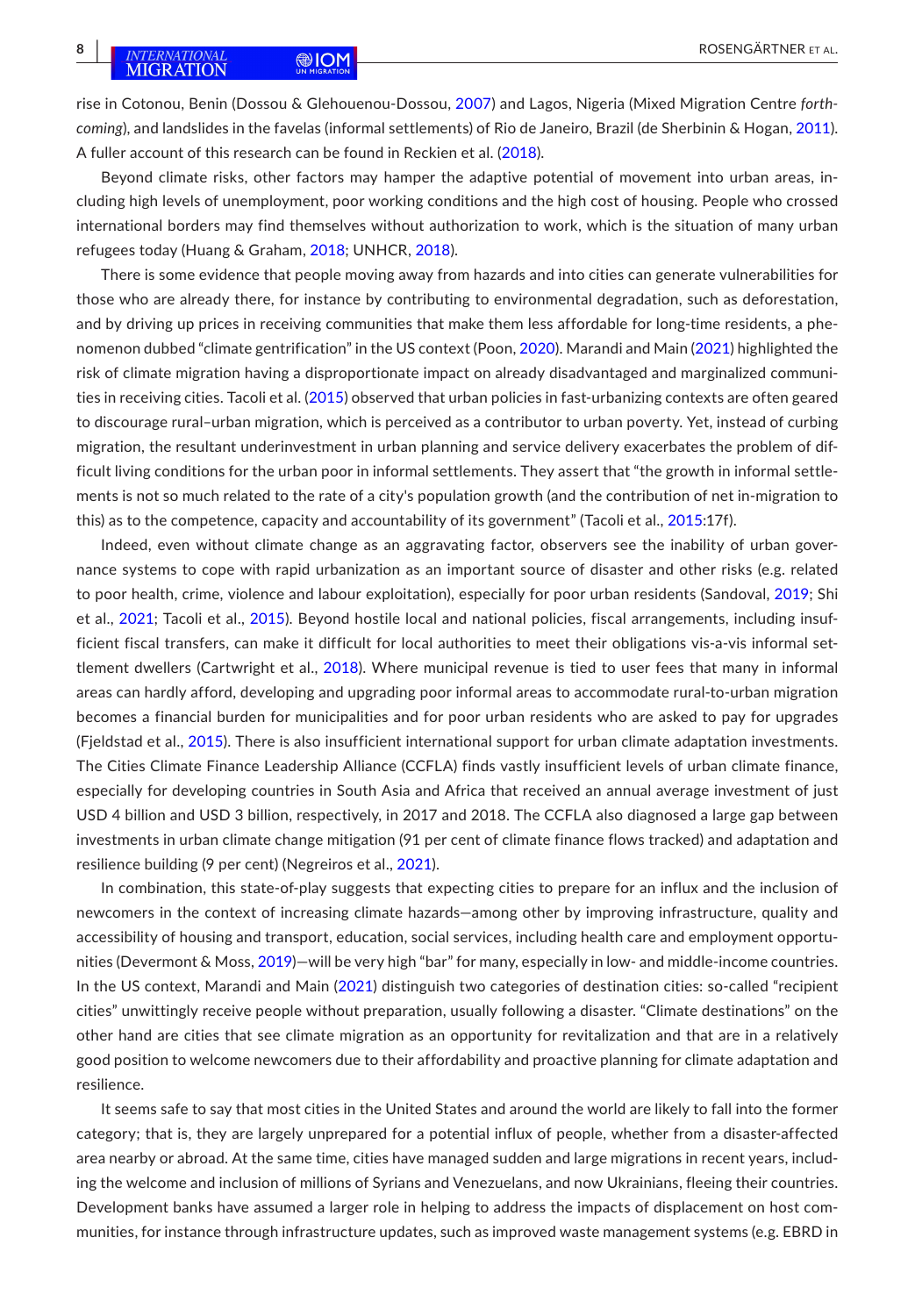Amman $^8$  $^8$ ) and the use of renewable energy solutions (Rigaud et al., [2021b\)](#page-16-18). However, to move from recipient city to climate destination, cities will not just require enhanced technical and financial support and capacity development. Political leadership and community buy-in and mobilization are key. Promising approaches are emerging in African cities such as Accra and Freetown that are using inclusive climate actions such as waste management and tree planting and care to reduce risk for urban dwellers while also creating job opportunities for young people.

# **STRENGTHENING THE AGENCY OF CITIES TO GOVERN CLIMATE MIGRATION**

In rapidly growing cities, climate migration may only represent a small share of the overall population increase. For local policymakers, the reasons why people migrate to urban areas may be secondary, as they face the more urgent question of how to address the fact that they are moving and facilitate their inclusion in the urban fabric. National and local politics and policies are not always be supportive, especially if welcoming newcomers is seen as coming at the expense of locals. The experience of the coronavirus pandemic has underlined that the inclusion of informal and undocumented populations in safety nets serves to bolster the collective resilience of all urban residents (MMC, [2020](#page-15-22)). Yet, political leadership, financial means and community organization are needed to make and prove that case.

Van der Heijden ([2019](#page-17-14)) suggests a set of factors that enable cities, including city governments and others, to effectively govern local climate action.<sup>[9](#page-12-17)</sup> We find these to be sufficiently broad and comprehensive to describe conditions for effective local governance more generally, including when it comes to climate migration: (1) a supportive political and legal context; (2) autonomy for taking urban climate action and governing local affairs; (3) access to funding for climate action; (4) being embedded in multi-level networks that ensure vertical coordination between a city government, the regional government and the national government; (5) horizontal coordination across different departments, agencies and organizations within a city; (6) being part of capacity-building and learning networks; (7) collaboration between governmental and non-governmental actors, and the participation of a wide range of stakeholders; and (8) presence of a local climate champion.

Based on our research and reading of the literature, as well as experience working with cities and their networks and international organizations, we suggest three entry points for making progress on putting in place these enabling conditions, helping cities to assess and address the movement of people in the context of worsening climate impacts and use local climate actions to facilitate their inclusion.

### **Data and research for urban communities and collaboration**

Data and research can provide an important entry point for 4, 5, 7, furthering vertical, horizontal and government– stakeholder collaboration as they can create a common language and a shared understanding of the problems and potential futures facing a given community. Cities generally lack data on how climate stresses might affect their demographic composition, including population size and the profile and distribution of residents, which could help local and national authorities better plan for urban resilience. Marandi and Main ([2021](#page-15-19)) suggested the use of demographic modelling of potential climate migration scenarios, though an imperfect science, to help communities understand how they might be affected by climate impacts and subsequent migrations.

Many cities also lack information on climate vulnerable populations, especially "invisible residents" like informal dwellers and temporary or undocumented migrants that are often not captured in government statistics (Satterthwaite et al., [2020\)](#page-16-2). At a whole-of-city scale, Foster et al. ([2019](#page-14-20)) proposed a multi-dimensional methodology for incorporating equity concerns into climate change vulnerability assessments and community adaptation planning for New York City. In terms of capturing the resources and needs of particular communities, Slum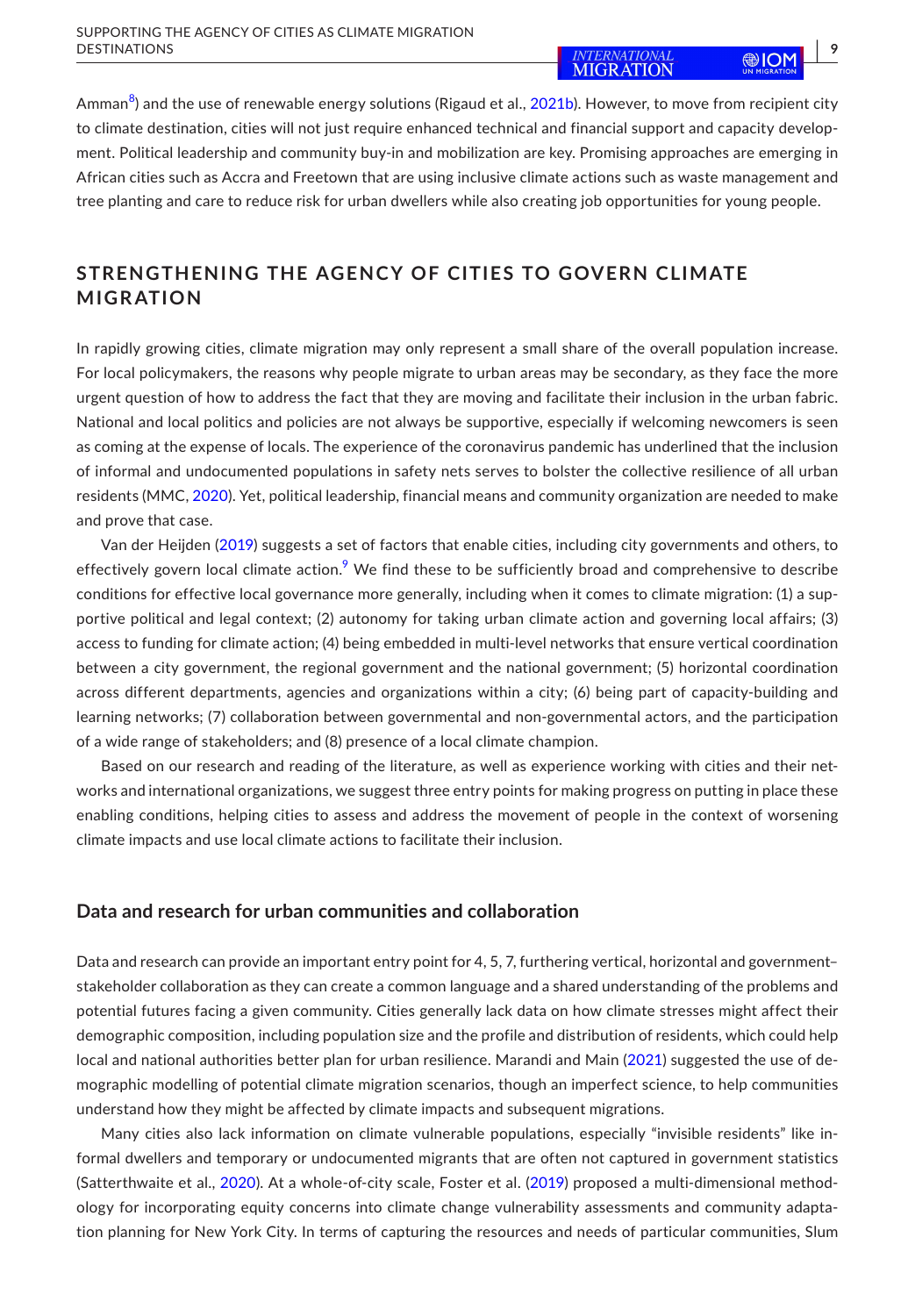Dwellers International's "Know Your City" campaign is collecting data on populations in informal settlements and leveraging that information to engage with local governments and advance demands for the upgrading and formalization of settlements (Kallergis, [2018](#page-15-23)). Profiling exercises, such as those undertaken by the Joint IDP Profiling Service (JIPS), can help to better understand the outcomes of movements for migrants and host communities. They can also start a process of engagement between communities and authorities. In this vein, Anzellini and Leduc ([2020](#page-12-18):7) call for "capacity development of local authorities and the participation of urban IDPs and host communities in data collection around their vulnerabilities and needs" as an important step to sustain data collection and analysis over time.

Gemenne et al. ([2020\)](#page-14-18) noted the need for further research on how the arrival of migrants impacts the climate action priorities of cities in sectors such as transport, housing and food security; how the specific vulnerabilities of forced migrants should be considered in cities' climate actions; and how shared vulnerabilities across different groups of city residents may lend themselves for building alliances between migrants and other residents to advocate around shared concerns. Shi et al. [\(2016](#page-16-19)) stress the need for research centring on the sources of social vulnerability in cities and increased focus on climate justice, including broadened participation of marginalized groups in cities' climate adaptation planning and the adaptation needs of rapidly growing cities that have limited capacities. Anguelovski et al. ([2016](#page-12-19)) pointed to land use planning practices as an important entry point for interrogating cities' commitment to equity in their climate adaptation efforts.

#### **Collective mobilization of mayors and cities**

Many cities on the frontlines of climate displacement will not be able to manage without more competences in areas such as land use and zoning and the ability for own-resource generation, as well as increased fiscal transfers and investment in urban systems (C40 Cities and MMC, [2021](#page-13-22); Rosenzweig et al., [2018\)](#page-16-3). To advance (1) a supportive legal and political context and gain (2) needed authority over matters that directly affect their jurisdictions, including (3) increased resources, cities are organizing themselves in national and international networks that allow them to press for a seat at decision-making tables on climate, migration and other policy areas. Mayors have declared their political commitment to lead on climate action and the achievement of the Paris agreement, $10$  as well as the implementation of the Global Compacts on Refugees and for Migration (Marrakesh Mayors Declaration 2018).

More recently, city leaders have come together to address the topic of climate migration through networks like the Mayors Migration Council (MMC) and the C40 Climate Leadership Group,<sup>11</sup> as well as the Global Parliament of Mayors that has sought to galvanize local leaders around the challenges facing low-lying communities.<sup>[12](#page-12-22)</sup> US cities sent an open letter to the Biden administration to claim a part in shaping the US Government's response to climate migration (The White House, [2021](#page-17-15)), including as regards immigration, foreign assistance and climate policies.<sup>13</sup> Indeed, citing their critical role in ensuring migrants' inclusion, cities are increasingly pressing for closer involvement in the traditionally sovereign domain of immigration policy. In Canada, subnational authorities have sought and gained authority to nominate immigrants to move to their territory (Sumption, [2014](#page-17-16)). Local communities are also claiming a role in refugee resettlement, with the Canadian model of private or community sponsorship being adopted in several other countries.<sup>14</sup> And, a growing Welcoming movement<sup>[15](#page-12-25)</sup> in OECD countries provides standards and peer-support for localities and a constituency for meeting prospective climate migrations with welcoming and inclusive local and national policies.

A critical function of mayors' and city networks is that they facilitate 6) peer-learning and peer-support for 8) local champions, especially where the latter operate in difficult or hostile political environments. A challenge is that existing research (Van der Heijden, [2019](#page-17-14)) and city networks remain focused on the global North. Cities in the most climate vulnerable regions need their own fora to come together and press for enabling conditions within the power structures of their particular contexts.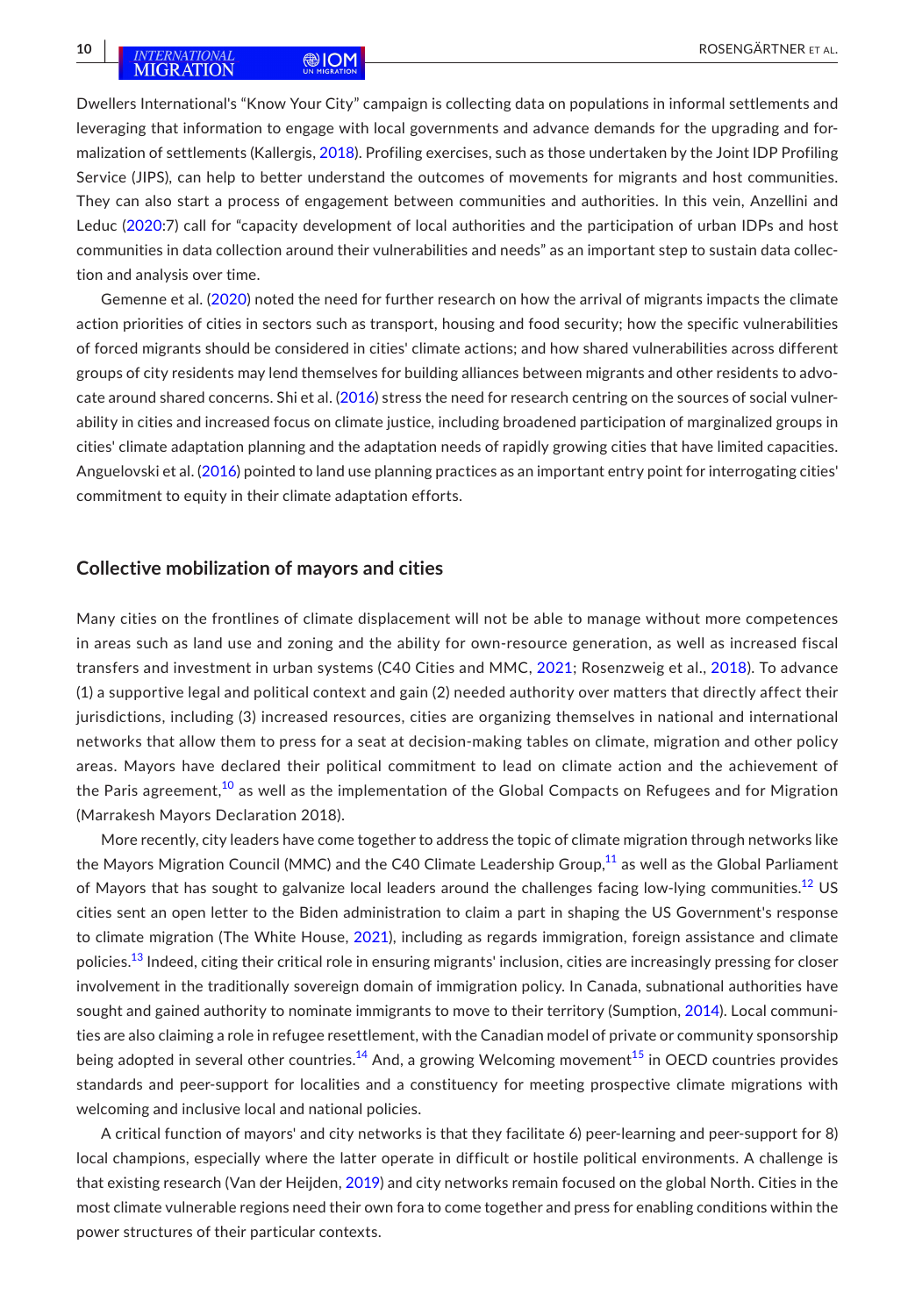### **Adaptation planning across territorial and sectoral boundaries**

The adaptive capacities of one locality are shaped by its connections with other places (Moser, [2020](#page-15-24); Shi et al., [2016](#page-16-19); Shi et al., [2021\)](#page-16-17)—including other levels of government, transnational supply chains and diaspora networks. As Satterthwaite et al. ([2020](#page-16-2):144) note, supporting resilience among vulnerable groups in cities requires measures at and across different scales including "individuals or households (and their homes, assets and livelihoods), neighbourhoods, settlements, settlement-city links and settlement-city-regional links". This is important not just because decisions at larger scales affect what happens more locally, but also—as Blaser Mapitsa ([2020](#page-13-16)) discusses for South Africa—because people's lives and livelihood strategies often straddle different scales as they use multi-locality, that is household presence in both rural and semi-urban areas, to mitigate risks and tap into the respective opportunities of each location, such as access to education and jobs in urban settings vs. child care and food growing in rural ones. However, changing seasons and weather patterns can disrupt households' ability to plan ahead, making these multi-local livelihood strategies more precarious and calling for governmental planning approaches that address climate risks not in isolation, but across the rural–urban continuum (Blaser Mapitsa, [2020\)](#page-13-16).

Fora that integrate factors 4, 5 and 6 above, by connecting national and regional planning bodies with functionally integrated urban areas and rural areas might open new avenues for jointly addressing climate migration. For instance, in Bangladesh, to help take pressure off the capital Dhaka, efforts are underway to support "migrantfriendly" climate adaptation in smaller towns and cities by improving planning and basic services and supporting newcomers with skills development (Khan et al., [2021\)](#page-15-25).

In principle, investment in cities vs rural areas does not have to be a zero-sum proposition, though in practice urban infrastructure development often results in risk transfer (Dodman et al., [2022](#page-13-1)). Shi et al. ([2021\)](#page-16-17) described how water infrastructure projects in four Asian mega-cities create shared vulnerabilities among poor rural and urban dwellers and ask whether rural–urban solidarity and alliance-building between both groups might be possible across geographic and identity divides. As hosts to large (im)migrant populations, cities are part of transnational and trans-local people-to-people solidarity networks that could be leveraged and supported to advance adaptation actions and resilience-building.

There is scope for further exploring and developing policies and programming around the role of migrationrelated ties in building local resilience (Farbotko, [2020;](#page-14-21) Greiner et al., [2015](#page-14-22); Sakdapolrak et al., [2016](#page-16-20); TransRe, [2018](#page-17-17)), and for enhancing the use of individual and communal remittances and other transfers (knowledge and technology) for resilience-building (Plaza, [2019\)](#page-16-21). There are also experiences with city-to-city circular migration Schemes (C40 Cities and MMC, [2021](#page-13-22):37) that could serve as inspiration for cities playing a role in the development of international migration for adaptation policies.

Cities provide an entry point not just for working across geographical scales or jurisdictional boundaries, but also for integrating actions across policy sectors, as some local governments have done with ambitious blueprints for localizing the Sustainable Development Goals (SDGs).<sup>[16](#page-12-26)</sup> A review of good humanitarian practice in urban settings highlighted the need for a holistic, people- and system-centred response that transcends the usual cluster approach and its sector-based delivery (Sanderson, [2020](#page-16-22)). In discussing national policies, Blake et al. ([2021](#page-12-27)) observe:

"[I]n order to help the growing number of people affected by climate change who move, want to move but cannot, and should move but will not, the policy conversation should be much wider (e.g. social issues). [...] That is because the sources of both climatic hazards and vulnerability to those hazards runs far deeper than the immediate sources of climate mobility. Policies of all sorts—from taxation and trade to urban planning and family planning—increase or decrease people's vulnerability to climate change and help determine whether mobility will be adaptive or maladaptive. The issues at the intersection of climate change and mobility are vast". (p.26)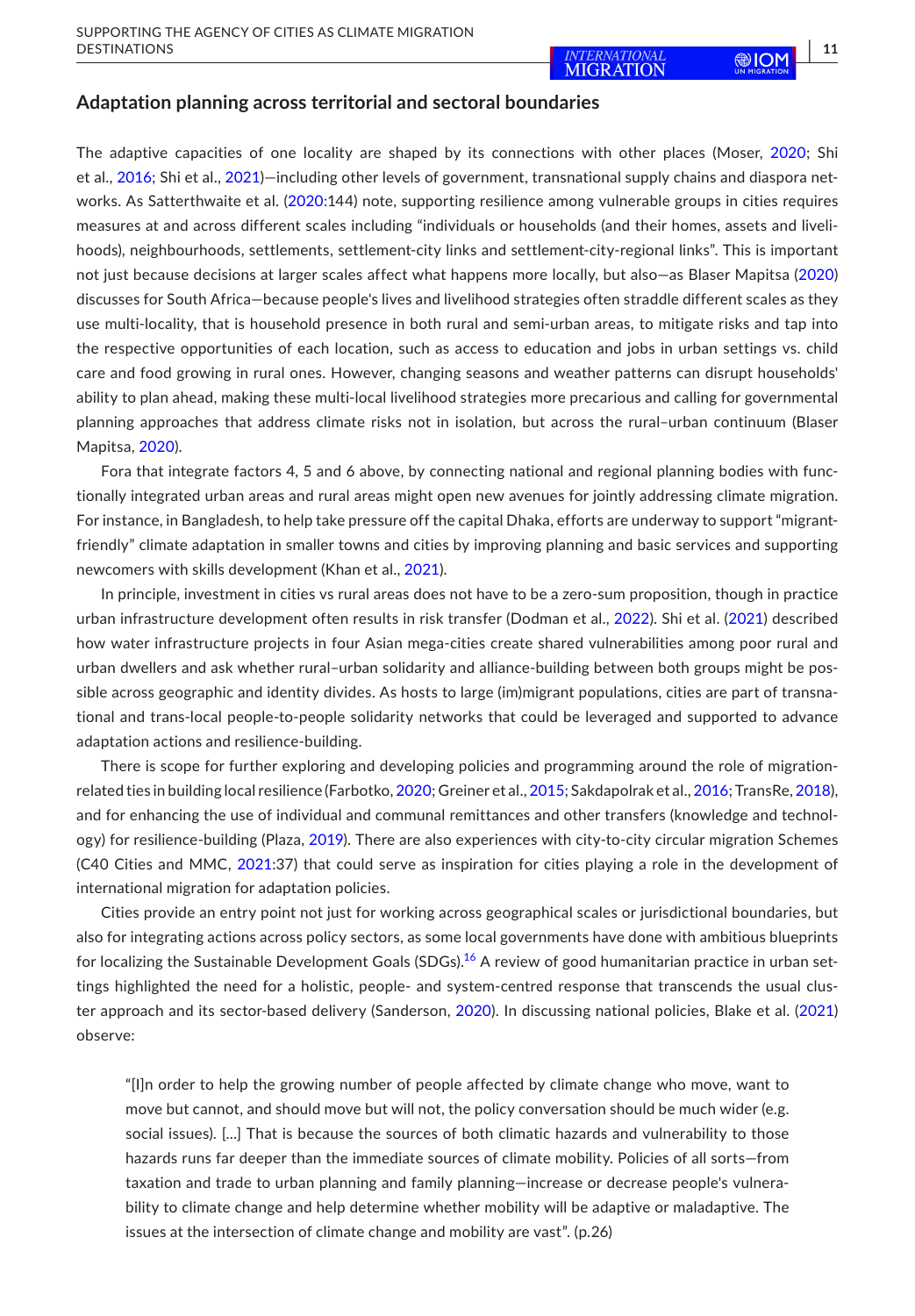The IPCC WGII Sixth Assessment calls urbanization a time-limited opportunity for transformational adaption and climate resilient development, if actions for adaptation, mitigation and development can be aligned (Dodman et al., [2022](#page-13-1)). Yet, as things stand, adaptation efforts barely seem up to the task of dealing with increasingly severe climate disruptions. People moving could be one of those disruptions, or it could be a relatively normalized process. Much depends on how well governments manage to articulate their approaches across sectors, geographies and international borders. Local leadership is a necessary (if on its own insufficient) ingredient in this process that can function as an engine for cross-sector and cross-jurisdictional collaboration. We propose a focus on cities as they tend to be the primary migration destinations and to have the most capacity and political clout among local authorities. They will also be responsible for securing the well-being and resilience of an increasingly large share of the global population, including some of the most vulnerable groups. Investments and actions in urban destination areas can shape whether migration is supportive of, or an obstacle to, climate adaptation, if understood as part of a trans-local and potentially transnational process of resilience-building for communities of settlement and origin alike.

### **ACKNOWLEDGEMENTS**

This paper was supported by the World Bank's Global Knowledge Partnership for Migration and Development (KNOMAD). The authors wish to thank the co-chairs of the KNOMAD working group on Environmental Migration and the anonymous peer reviewers for their helpful and constructive comments.

#### **PEER REVIEW**

The peer review history for this article is available at [https://publons.com/publon/10.1111/imig.13024.](https://publons.com/publon/10.1111/imig.13024)

# **DATA AVAILABILITY STATEMENT**

NA

### **ORCID**

*Sarah Katharina Rosengärtne[r](https://orcid.org/0000-0002-7623-6808)* <https://orcid.org/0000-0002-7623-6808> *Alexander M. De Sherbini[n](https://orcid.org/0000-0002-8875-4864)* <https://orcid.org/0000-0002-8875-4864> *Robert Stojanov* <https://orcid.org/0000-0002-0471-7055>

#### **ENDNOTES**

- <span id="page-11-0"></span> $1$  There is no consensus on terminology in the field, with terms such as climate-induced migration, climate or disaster displacement, climate refugees, environmental migrants and climate mobility all being used. For the purposes of this paper, we use "climate migration" as a shorthand to describe the range of human movements of different durations, distances and levels of voluntariness that occurs in the context of climate-related hazards.
- <span id="page-11-1"></span> $2$  There are several references to migration and resettlement in the first assessment report (IPCC 1990). According to the second assessment, impacts such as rising sea levels, increased storm surges and risk of midcontinental drought and desertification "could promote human migration and major conflicts as well as famine, disease, and increased mortality" (Bruce et al., [1996](#page-13-0):22). References to migration by the UN Framework Convention on Climate Change came much later, in 2010 (Warner, [2012\)](#page-17-4), owing in part to the convention's early emphasis on mitigation and its delayed attention to adaptation.
- <span id="page-11-2"></span> $3$  The IPCC defines adaptation as "the process of adjustment to actual or expected climate and its effects. In human systems, adaptation seeks to moderate or avoid harm or exploit beneficial opportunities" (Field et al., [2014:](#page-14-23) 40). Different countries and even localities define adaptation (and what successful adaptation is) differently (Dupuis & Biesbroek, [2013](#page-14-24)), depending on the context, and the underlying philosophies or development paradigms guiding their approach (Chapman et al., [2016](#page-13-23)). Barrett et al. [\(2020](#page-12-28)) noted that "adaptation" is increasingly being defined as "climate-resilient pathways" that achieve "climate-resilient development." However, this formulation merely replaces one context-specific term (adaptation) with another one of similar or even greater ambiguity (resilience).
- <span id="page-11-3"></span> $^4$  Resilience can be defined as "the ability of a system and its component parts to anticipate, absorb, accommodate or recover from the effects of a hazardous event in a timely manner, while ensuring the preservation, restoration or improvement of its essential basic structures and functions" (IPCC, [2012](#page-15-1): 563).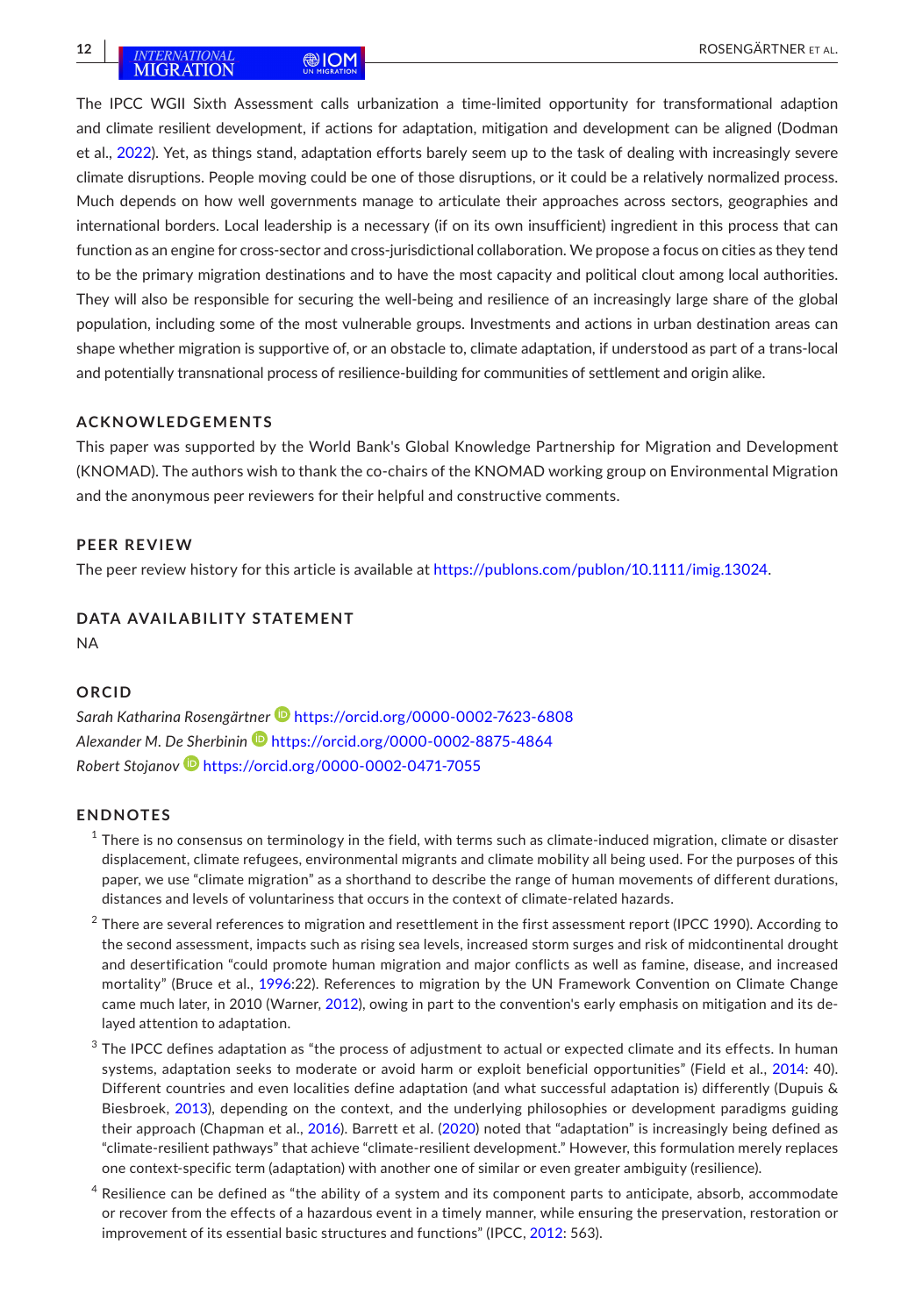**810M**  $\frac{13}{2}$ 

<span id="page-12-7"></span><sup>5</sup> <https://www.unhcr.org/innovation/the-power-of-cities/>

- <span id="page-12-9"></span> $6$  As Tacoli et al. [\(2015](#page-17-10)) point out, it is important to distinguish between the two, as urbanization refers to the proportion of the total national population living in areas classed as urban (vs. those in rural areas), whereas urban growth captures the absolute number of people living in areas classed as urban. Rural–urban migration is a significant factor in urbanization, but usually has a much lesser role in urban growth.
- <span id="page-12-13"></span> $7$  ASAP organized a December 2021 virtual workshop on Climate Migration: Preparing Receiving Communities.
- <span id="page-12-16"></span><sup>8</sup> <https://www.ebrd.com/news/2016/ebrd-helps-jordan-upgrade-its-municipal-services.html>
- <span id="page-12-17"></span> $9$  Based on a systematic review of the urban climate governance scholarship of the last ten years, including 115 peerreviewed journal articles and 145 books and book chapters published in English between 2009 and 2018.
- <span id="page-12-20"></span><sup>10</sup> https://[www.c40.org/other/city-commitments](http://www.c40.org/other/city-commitments)
- <span id="page-12-21"></span><sup>11</sup> <https://www.mayorsmigrationcouncil.org/climate>
- <span id="page-12-22"></span><sup>12</sup> <https://globalparliamentofmayors.org/unitingmayors/>
- <span id="page-12-23"></span><sup>13</sup> <https://www.mayorsmigrationcouncil.org/news/mayors-ask-biden-to-be-included-in-climate-migration-study>
- <span id="page-12-24"></span><sup>14</sup> <https://refugeesponsorship.org/>
- <span id="page-12-25"></span><sup>15</sup> <https://welcominginternational.org/>

<span id="page-12-26"></span><sup>16</sup> <https://www.local2030.org/vlrs>

#### **REFERENCES**

- <span id="page-12-4"></span>Adams, H. (2016) Why populations persist: mobility, place attachment and climate change. *Population and Environment*, 37(4), 429–448. <https://doi.org/10.1007/s11111-015-0246-3>
- <span id="page-12-5"></span>Adams, H. & Kay, S. (2019) Migration as a human affair: integrating individual stress thresholds into quantitative models of climate migration. *Environmental Science and Policy*, 93, 129–138.
- <span id="page-12-10"></span>Ahsan, R. (2019) Climate-induced migration: impacts on social structures and justice in Bangladesh. *South Asia Research.*, 39(2), 184–201.
- <span id="page-12-19"></span>Anguelovski, I., Shi, L., Chu, E., Gallagher, D., Goh, K., Lamb, Z., et al. (2016) Equity impacts of urban land use planning for climate adaptation critical perspectives from the global north and south. *Journal of Planning Education and Research*, 36(3), 333–348.
- <span id="page-12-18"></span>Anzellini, V. & Leduc, C. (2020) Urban internal displacement: data and evidence. *Forced Migration Review*, 63, 6-7.
- <span id="page-12-2"></span>Arnall, A. & Kothari, U. (2015) Challenging climate change and migration discourse: different understandings of timescale and temporality in the Maldives. *Global Environmental Change*, 31, 199–206.
- <span id="page-12-0"></span>Avis, W.R. (2017) *Scoping study on defining and measuring distress migration. FAO governance, social development, humanitarian and conflict (GSDRC) applied knowledge services. April 2017*. Rome: Food and Agriculture Organization of the UN.
- <span id="page-12-15"></span>Ayeb-Karlsson, S. (2020) 'When we were children we had dreams, then we came to Dhaka to survive': urban stories connecting loss of wellbeing, displacement and (im)mobility. *Climate and Development*, 13(4), 348–359. [https://doi.](https://doi.org/10.1080/17565529.2020.1777078) [org/10.1080/17565529.2020.1777078](https://doi.org/10.1080/17565529.2020.1777078)
- <span id="page-12-14"></span>Ayeb-Karlsson, S., Kniveton, D. & Cannon, T. (2020) Trapped in the prison of the mind: notions of climate-induced (im) mobility decision-making and wellbeing from an urban informal settlement in Bangladesh. *Palgrave Communications*, 6(1), 1–15.
- <span id="page-12-3"></span>Ayeb-Karlsson, S., Smith, C.D. & Kniveton, D. (2018) A discursive review of the textual use of 'trapped' in environmental migration studies: the conceptual birth and troubled teenage years of trapped populations. *Ambio*, 47(5), 557–573. <https://doi.org/10.1007/s13280-017-1007-6>
- <span id="page-12-8"></span>Barnett, J. & Adger, W.N. (2018) Mobile worlds: choice at the intersection of demographic and environmental change. *Annual Review of Environment and Resources*, 43(1), 245–265.<https://doi.org/10.1146/annurev-environ-102016-060952>
- <span id="page-12-28"></span>Barrett, S., Anderson, S., Nebsu B. (2020) How can standardised evaluation metrics increase climate resilience? *IIED Briefing* 17745IIED, 4 pages. <https://pubs.iied.org/17745IIED/>
- <span id="page-12-11"></span>Barrios, S., Bertinelli, L. & Strobl, E. (2006) Climatic change and rural–urban migration: the case of sub-Saharan Africa. *Journal of Urban Economics*, 60(3), 357–371.
- <span id="page-12-12"></span>BBC (2017) Harvey v Katrina: Have New Orleans lessons been learned? *BBC News*, 28 August 2017. Accessed on 25 November 2021 at [www.bbc.co.uk/news/world-us-canada-41073878](http://www.bbc.co.uk/news/world-us-canada-41073878)
- <span id="page-12-1"></span>Black, R., Adger, W.N., Arnell, N.W., Dercon, S., Geddes, A., Thomas, D., et al. (2011a) The effect of environmental change on human migration. *Global Environmental Change*, 21, S3–S11.
- <span id="page-12-6"></span>Black, R., Bennett, S.R., Thomas, S.M. & Beddington, J.R. (2011b) Migration as adaptation. *Nature*, 478(7370), 447–449.
- <span id="page-12-27"></span>Blake, J.S., Clark-Ginsberg, A. & Balagna, J. (2021) *Addressing climate migration. A review of National Policy Approaches*. Santa Monica, California: Rand Corporation.<https://doi.org/10.7249/PEA1085-1>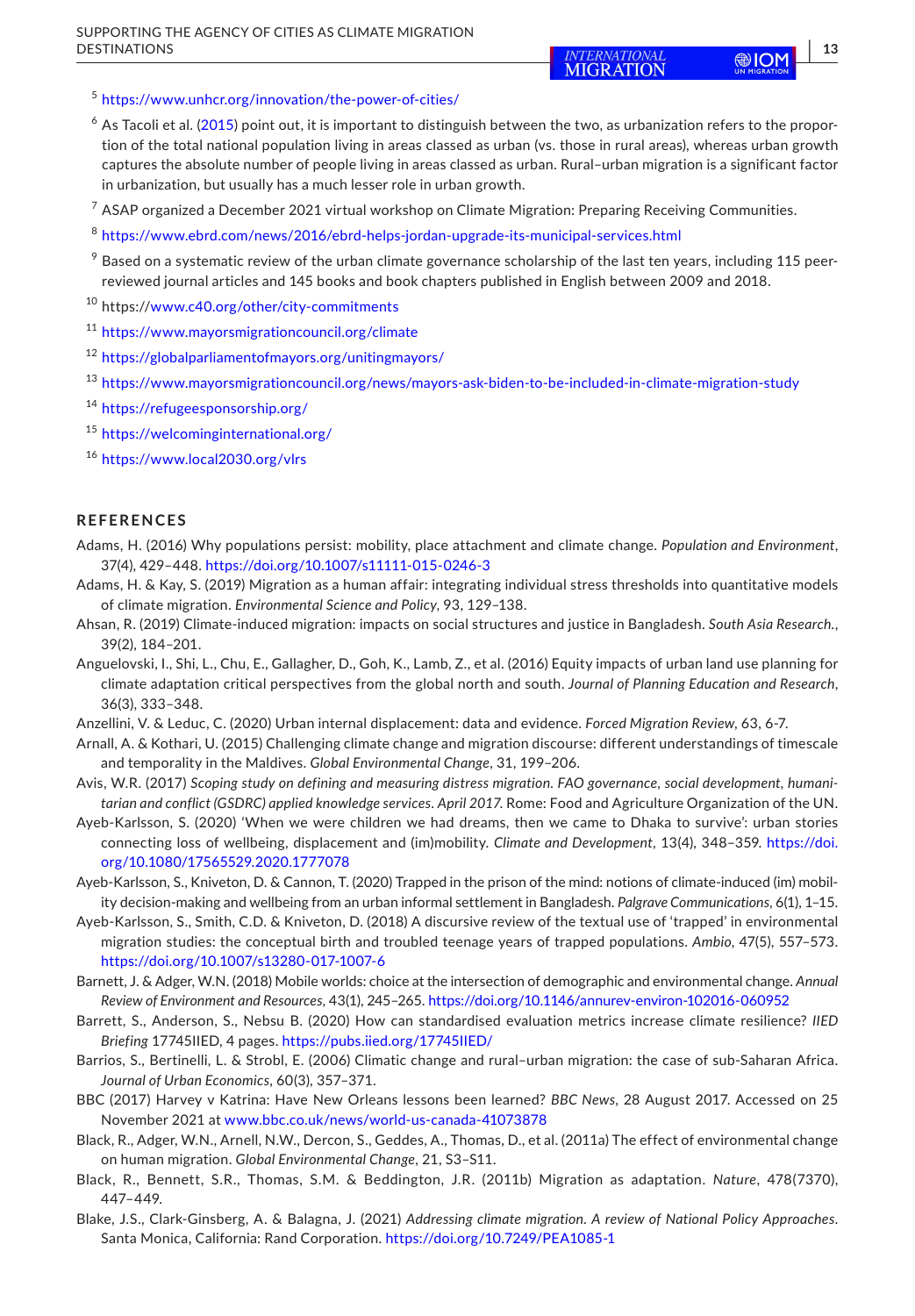- <span id="page-13-16"></span>Blaser Mapitsa, C. (2020) Multi-local livelihoods, climate change and urban vulnerability. Policy briefing, climate change and migration. South African Institute of International Affairs (SAIIA). [https://www.africaportal.org/publications/](https://www.africaportal.org/publications/multi-local-livelihoods-climate-change-and-urban-vulnerability/) [multi-local-livelihoods-climate-change-and-urban-vulnerability/](https://www.africaportal.org/publications/multi-local-livelihoods-climate-change-and-urban-vulnerability/) [Accessed 30 Dec. 2021]
- <span id="page-13-4"></span>Boas, I., Farbotko, C., Adams, H., Sterly, H., Bush, S., van der Geest, K., et al. (2019) Climate migration myths. *Nature Climate Change*, 9(12), 901–903.

<span id="page-13-5"></span>Bohra-Mishra, P., Oppenheimer, M. & Hsiang, S.M. (2014) Nonlinear permanent migration response to climatic variations but minimal response to disasters. *Proceedings of the National Academy of Sciences*, 111(27), 9780–9785.

<span id="page-13-10"></span>Brown, O. (2008) *Migration and climate change*. Geneva: International Organization for Migration.

- <span id="page-13-0"></span>Bruce, J.P., Lee, H. & Haites, E.F. (Eds.). (1996) *Climate change 1995: economic and social dimensions of climate change. Report of working group III of the IPCC 2nd assessment*. New York: Cambridge University Press.
- <span id="page-13-22"></span>C40 Cities and MMC. (2021) Global Mayors' Action Agenda on Climate and Migration.
- <span id="page-13-8"></span>Cantor, D.J. 2021 Environment, mobility, and international law: a new approach in the Americas, *Chicago journal of international law*. Chicago: University of Chicago Law School. Vol. 21: No. 2, 3.
- <span id="page-13-14"></span>Cattaneo, C. & Peri, G. (2016) The migration response to increasing temperatures. *Journal of Development Economics*, 122, 127–146.
- <span id="page-13-20"></span>Cartwright, A., Palmer, I., Taylor, A., Pieterse, E., Parnell, S., & Colenbrander, S. (2018) Developing prosperous and inclusive cities in Africa - National Urban Policies to the rescue? Coalition f or urban transitions. London and Washington, DC. <http://newclimateeconomy.net/content/cities-working-papers>. [Accessed on 30 Dec. 2021]
- <span id="page-13-23"></span>Chapman, A., Tompkins, E.L., Vincent, K., Day, S. (2016) A framework for the design and evaluation of adaptation pathways in large river deltas. DECCMA Working Paper, Deltas, Vulnerability and Climate Change: Migration and Adaptation, IDRC Project Number 107642. Accessed on 13 May 2021 at: [www.deccma.com](http://www.deccma.com/)
- <span id="page-13-6"></span>Clement, V., Rigaud, K., de Sherbinin, A., Jones, B., Adamo, S., Schewe, J., et al. (2021) *Groundswell part 2: acting on internal climate migration*. Washington, DC: The World Bank.
- <span id="page-13-13"></span>Cundill, G., Singh, C., Adger, W.N., De Campos, R.S., Vincent, K., Tebboth, M., et al. (2021) Toward a climate mobilities research agenda: Intersectionality, immobility, and policy responses. *Global Environmental Change*, 69, 102315
- <span id="page-13-7"></span>De Haas, H. (2021) A theory of migration: the aspirations-capabilities framework. *Comparative Migration Studies*, 9(1), 1–35.
- <span id="page-13-15"></span>de Sherbinin, A., Adamo, S., Francis, A., Jones, B., & Mills, B. 2021 Climate change and its impact on urbanization in Mexico and Central America. Report produced for the Mayors Migration Council. New York: Mayors Migration Council. <https://doi.org/10.13140/RG.2.2.23109.58080>.
- <span id="page-13-2"></span>de Sherbinin, A. 2020a Climate impacts as drivers of migration. Migration information source. Journal of the Migration Policy Institute, 23 October 2020. Accessed on 13 May 2021 at: Article: Climate Impacts as Drivers of Migration | migrationpolicy.org. <https://www.migrationpolicy.org/article/impacts-climate-change-drivers-migration>
- <span id="page-13-3"></span>de Sherbinin, A. (2020b) Are 'climate migrants' real? In: *Paper contributed to the 2020 global shifts colloquium: seeking refuge in the climate emergency*. Philadelphia: University of Pennsylvania, Perry World House. [https://global.upenn.edu/](https://global.upenn.edu/perryworldhouse/2020-global-shifts-colloquium-report-and-thought-pieces) [perryworldhouse/2020-global-shifts-colloquium-report-and-thought-pieces](https://global.upenn.edu/perryworldhouse/2020-global-shifts-colloquium-report-and-thought-pieces)
- <span id="page-13-11"></span>de Sherbinin, A. (2013) Climate change hotspots mapping: what have we learned? *Climatic Change*, 123(1), 23–37.
- <span id="page-13-17"></span>de Sherbinin, A., Levy, M., Adamo, S., MacManus, K., Yetman, G., Mara, V., et al. (2012) Migration and risk: net migration in marginal ecosystems and hazardous areas. *Environmental Research Letters*, 7(4), 045602.
- <span id="page-13-19"></span>de Sherbinin, A., and Hogan, D. (2011) Box 3.1 Climate Proofing Rio de Janeiro, Brazil, In: Chapter 3 of Rosenzweig et al. (eds), *Climate change and cities: first assessment report of the urban climate change research network*. Cambridge: Cambridge University Press.
- <span id="page-13-9"></span>Dempster, H., Ober, K. (2020) New Zealand's "climate refugee" Visas: Lessons for the Rest of the World. *CGD Blog*. Accessed on 30 April 2021 at: [https://www.cgdev.org/blog/new-zealands-climate-refugee-visas-lesso](https://www.cgdev.org/blog/new-zealands-climate-refugee-visas-lessons-rest-world) [ns-rest-world](https://www.cgdev.org/blog/new-zealands-climate-refugee-visas-lessons-rest-world)
- <span id="page-13-21"></span>Devermont, J., Moss, T. (2019) Africa's Cities Are About to Boom – and Maybe Explode. The West seems unaware that Africa's future is urban. [online]. *Bloomberg Opinion*, July 26, 2019. Available at: [https://www.bloomberg.com/opini](https://www.bloomberg.com/opinion/articles/2019-07-25/africa-s-cities-are-about-to-boom-and-maybe-explode) [on/articles/2019-07-25/africa-s-cities-are-about-to-boom-and-maybe-explode](https://www.bloomberg.com/opinion/articles/2019-07-25/africa-s-cities-are-about-to-boom-and-maybe-explode) [Accessed 13 May 2021]
- <span id="page-13-1"></span>Dodman, D. Hayward, B., Pelling, M., Castan Broto, V., Chow, W., Chu, E. et al. (2022). Cities, settlements and key infrastructure. In: Climate change 2022: impacts, adaptation, and vulnerability. Contribution of Working Group II to the Sixth Assessment Report of the Intergovernmental Panel on Climate Change [H.-O. Pörtner, D.C. Roberts, M. Tignor, E.S. Poloczanska, K. Mintenbeck, A. Alegría, M. Craig, S. Langsdorf, S. Löschke, V. Möller, A. Okem, B. Rama (eds.)]. *Cambridge University Press*. In Press
- <span id="page-13-18"></span>Dossou, K.M. & Glehouenou-Dossou, B. (2007) The vulnerability to climate change of Cotonou (Benin) the rise in sea level. *Environment and Urbanization*, 19(1), 65–79.
- <span id="page-13-12"></span>Dow, K., Berkhout, F. & Preston, B.L. (2013) Limits to adaptation to climate change: a risk approach. *Current Opinion in Environmental Sustainability*, 5(3–4), 384–391.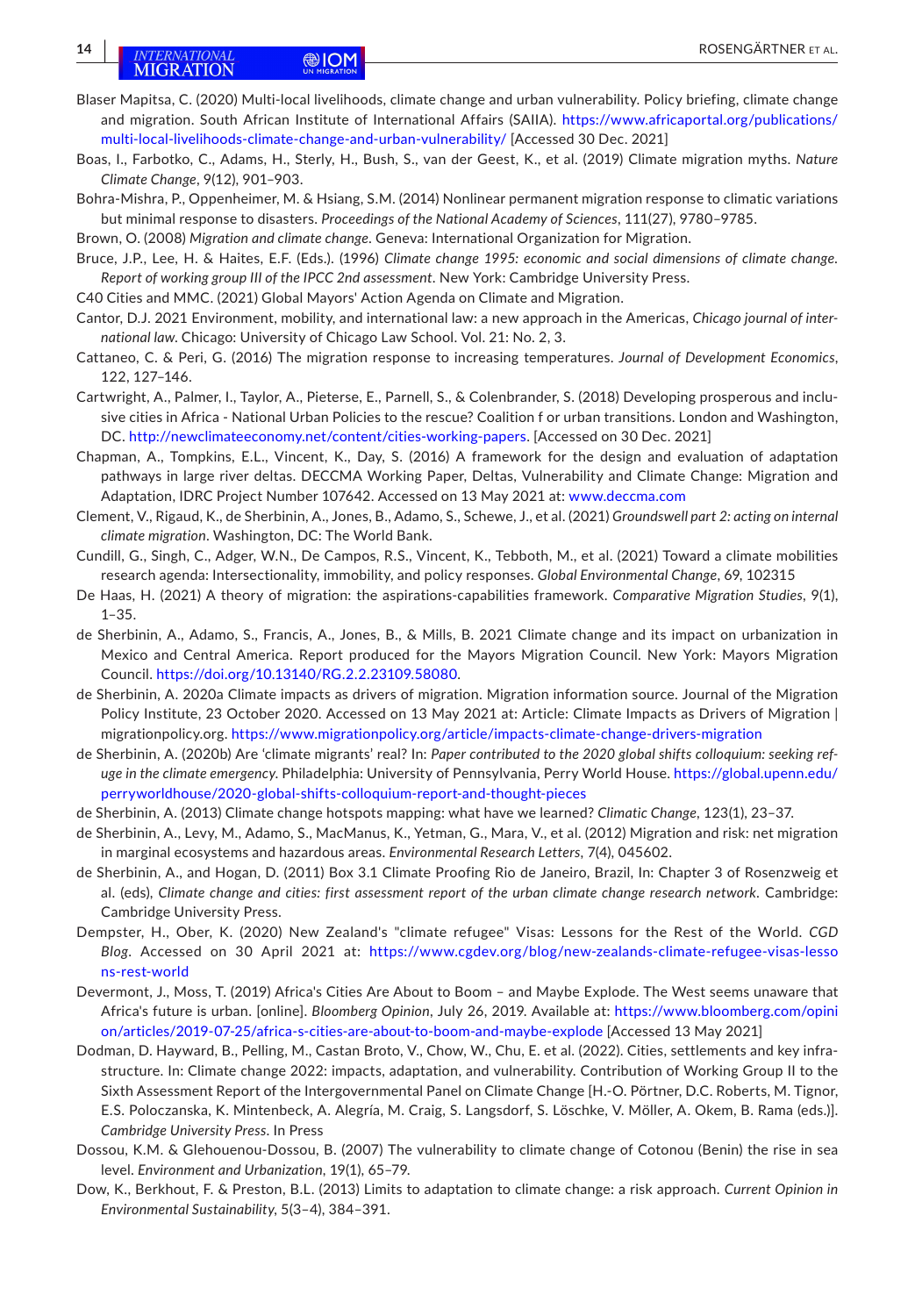- <span id="page-14-13"></span>Dun, O. (2011) Migration and displacement triggered by floods in the Mekong Delta. *International Migration*, 49(S1), e200–e223. <https://doi.org/10.1111/j.1468-2435.2010.00646.x>
- <span id="page-14-24"></span>Dupuis, J. & Biesbroek, R. (2013) Comparing apples and oranges: the dependent variable problem in comparing and evaluating climate change adaptation policies. *Global Environmental Change*, 23(6), 1476–1487.
- <span id="page-14-21"></span>Farbotko, C. (2020) New Approaches to Climate Change and Migration: Building the Adaptive Capacity of Mobile Populations, MPI Report.
- <span id="page-14-23"></span>Field, C.B., Barros, V.R., Dokken, D.J., Mach, K.J., Mastrandrea, M.D., Bilir, T.E. et al. (Eds.) (2014) *Climate change 2014: impacts, adaptation, and vulnerability. Part a: global and Sectoral aspects. Contribution of working group II to the fifth assessment report of the intergovernmental panel on climate change*. Cambridge University Press, Cambridge, United Kingdom and New York, NY, USA, 1132 pp.
- <span id="page-14-19"></span>Fjeldstad, O.H., Geisler, G., Nangulah, S., Nangulah, S., Nygaard, K., Pomuti, A., Shifotoka A. et al. (2015) Local Governance, Urban Poverty and Service Delivery in Namibia. CMI Report. R 2005: 12. [https://www.cmi.no/publi](https://www.cmi.no/publications/file/2070-local-governance.pdf) [cations/file/2070-local-governance.pdf](https://www.cmi.no/publications/file/2070-local-governance.pdf) [Accessed on 30 Dec. 2021]
- <span id="page-14-4"></span>Foresight. (2011) *Migration and global environmental change*. London: UK Government Office for Science.
- <span id="page-14-20"></span>Foster, S., Leichenko, R., Nguyen, K., Blake, R., Kunreuther, H., Madajewicz, M., et al. (2019) New York City panel on climate change 2019 report chapter 6: community-based assessments of adaptation and equity. *Annals. New York Academy of Sciences*, 1439(1), 126–173. <https://doi.org/10.1111/nyas.14009>
- <span id="page-14-7"></span>Francis, A. (2019) Free movement agreements and climate-induced migration: a Caribbean case study. Report by the Sabin Center, Columbia Law School.
- <span id="page-14-17"></span>Geddes, A., Adger, W.N., Arnell, N.W., Black, R. & Thomas, D.S. (2012) Migration, environmental change, and the 'challenges of governance'. *Environment and Planning C: Government and Policy*, 30(6), 951–967.
- <span id="page-14-5"></span>Gemenne, F. & Blocher, J. (2017) How can migration serve adaptation to climate change? Challenges to fleshing out a policy ideal. *The Geographical Journal*, 183(4), 336–347.
- <span id="page-14-18"></span>Gemenne, F., Zickgraf, C., Depoux, A., Pettinotti, L., Cavicchioli, A., Rosengaertner, S. (2020) Transformative climate action in cities. *Forced Migration Review* 63.
- <span id="page-14-12"></span>GIZ. (2020) Urban Management of Internal Migration due to Climate Change (UMIMCC) / Urban Management of Migration and Livelihoods (UMML). German Federal Ministry for Economic Cooperation and Development (BMZ), co-funded by the European Union (EU).
- <span id="page-14-22"></span>Greiner, C., Peth, S. A. and Sakdapolrak, P. (2015) Deciphering migration in the age of climate change. Towards an understanding of translocal relations in social-ecological systems. TransRe Working Paper No. 2, Department of Geography, University of Bonn, Bonn. DOI: [10.13140/2.1.4402.9765](https://doi.org/10.13140/2.1.4402.9765)
- <span id="page-14-15"></span>Groen, J., Polivka, A. (2008) Hurricane Katrina evacuees: who they are, where they are, and how they are faring. *Bureau of Labor Statistics*. Monthly Labor Review. March 2008. Accessed on 13 May 2021 at: [https://www.bls.gov/opub/](https://www.bls.gov/opub/mlr/2008/03/art3full.pdf) [mlr/2008/03/art3full.pdf](https://www.bls.gov/opub/mlr/2008/03/art3full.pdf)
- <span id="page-14-16"></span>Hauer, M.E., Fussell, E., Mueller, V., Burkett, M., Call, M., Abel, K., et al. (2020) Sea-level rise and human migration. *Nat Rev Earth Environ*, 1, 28–39.<https://doi.org/10.1038/s43017-019-0002-9>
- <span id="page-14-14"></span>Henderson, J.V., Storeygard, A. & Deichmann, U. (2017) Has climate change driven urbanization in Africa? *Journal of Development Economics*, 124, 60–82.
- <span id="page-14-9"></span>Horton, R., de Sherbinin, A., Wrathall, D. & Oppenheimer, M. (2021) Assessing human habitability and migration. *Science*, 372(6548), 1279–1283.
- <span id="page-14-11"></span>Huang, C., Graham, J. (2019) *Where do internally displaced people live and what does that mean for their integration? CGD note*. Center for Global Development: Washington, DC. Available from: [https://www.cgdev.org/publication/](https://www.cgdev.org/publication/where-do-internally-displaced-people-live-and-what-does-mean-their-economic-integration) [where-do-internally-displaced-people-live-and-what-does-mean-their-economic-integration](https://www.cgdev.org/publication/where-do-internally-displaced-people-live-and-what-does-mean-their-economic-integration) [Accessed 30 Dec 2021]
- <span id="page-14-10"></span>Huang, C., Graham J. (2018) *Are refugees located near urban job opportunities?* CGD Report. Center for Global Development: Washington, DC. Available from: [https://www.cgdev.org/sites/default/files/are-refugees-located-near-urban](https://www.cgdev.org/sites/default/files/are-refugees-located-near-urban-job-opportunities.pdf) [-job-opportunities.pdf](https://www.cgdev.org/sites/default/files/are-refugees-located-near-urban-job-opportunities.pdf) [Accessed 30 Dec 2021].
- <span id="page-14-8"></span><span id="page-14-3"></span>Hugo, G. (1996) Environmental concerns and international migration. *International Migration Review*, 30(1), 105–131. IDMC. (2021) Global report on internal displacement 2021.
- <span id="page-14-0"></span>IOM and RPG (Refugee Policy Group). (1992), Migration and the Environment, Conference Report.
- <span id="page-14-6"></span>IOM. (2018a) Mapping human mobility and climate change in relevant national policies and institutional frameworks. Geneva, International Organization for Migration. Accessed on 13 May 2021 at: [https://unfccc.int/docum](https://unfccc.int/documents/181435) [ents/181435](https://unfccc.int/documents/181435)
- <span id="page-14-1"></span>IOM. (2018b) Mapping Human Mobility (Migration, Displacement and Planned Relocation) and Climate Change in International Processes, Policies and Legal Frameworks. Geneva, International Organization for Migration. Accessed on 13 May 2021 at: [https://unfccc.int/sites/default/files/resource/WIM%20TFD%20II.2%20Output.](https://unfccc.int/sites/default/files/resource/WIM TFD II.2 Output.pdf) [pdf](https://unfccc.int/sites/default/files/resource/WIM TFD II.2 Output.pdf)
- <span id="page-14-2"></span>IOM. (2019) *Glossary on migration*. International Organization for Migration, IML Series No. 34. ISSN 1813–2278

 **<sup>|</sup> 15**

®IO

**MIGRATION**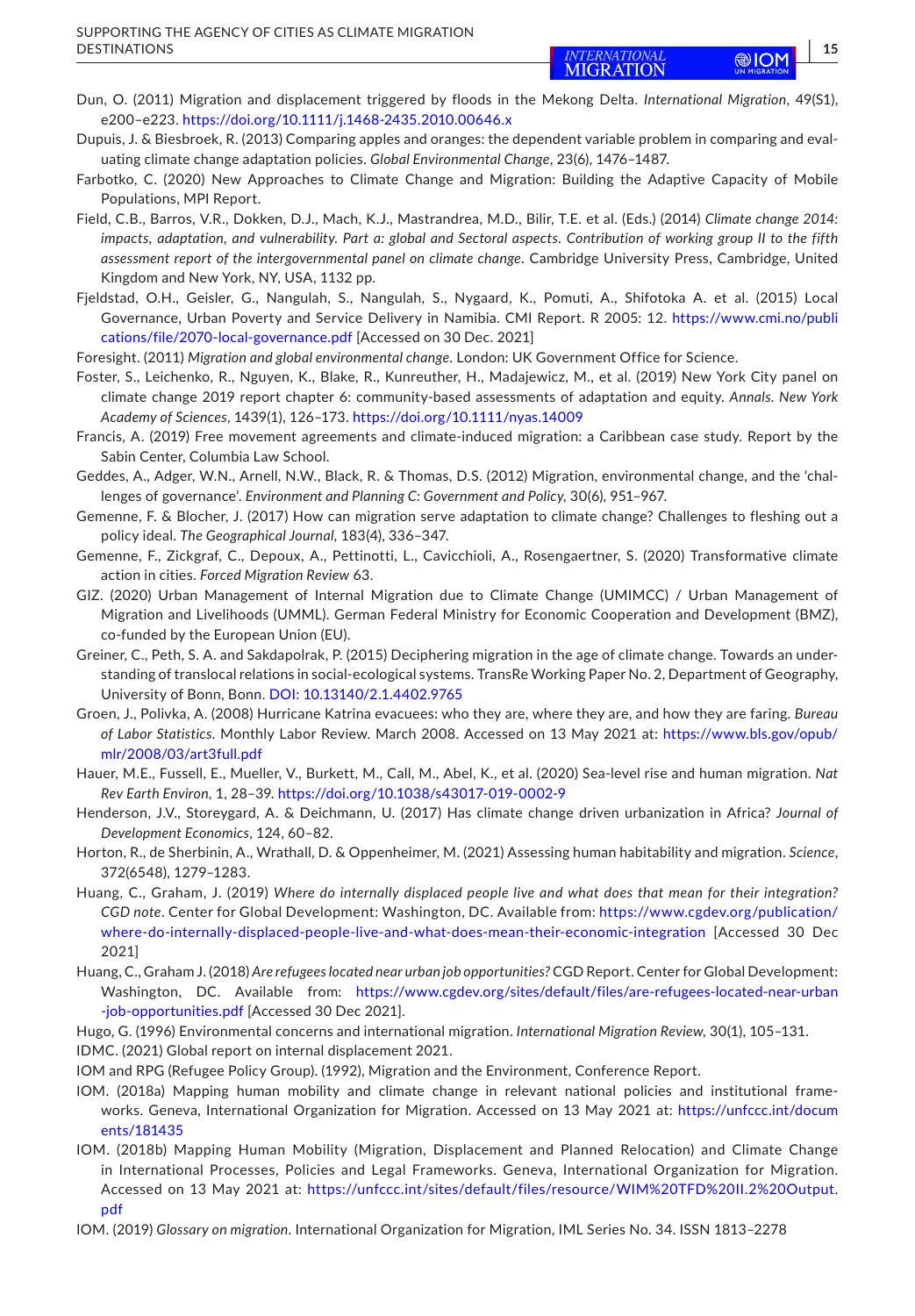<span id="page-15-0"></span>IPCC. (1992) *Climate change: 1992 and 1990 assessments*. Canada: WMO and UNEP.

- <span id="page-15-1"></span>IPCC. (2012) *Managing the risks of extreme events and disasters to advance climate change adaptation: a special report of working groups I and II of the intergovernmental panel on climate change*. Cambridge – New York: Cambridge University Press.
- <span id="page-15-15"></span>Jessoe, K., Manning, D.T. & Taylor, J.E. (2018) Climate change and labour allocation in rural Mexico: evidence from annual fluctuations in weather. *The Economic Journal*, 128(608), 230–261 [10.1111/ecoj.12448](https://doi.org/10.1111/ecoj.12448)
- <span id="page-15-2"></span>Kälin, W. (2010) Conceptualising climate-induced migration. In: McAdam, J. (Ed.) *Climate change and displacement: multidisciplinary perspectives*. Oxford UK: Hart Publishing, pp. 81–103.
- <span id="page-15-23"></span>Kallergis, A. (2018) Addressing the Need for Local Data: A Systematic Low-Cost Way for Monitoring Living Conditions in Informal Settlements (Doctoral dissertation). Available from ProQuest Dissertations and Theses Global database. (ProQuest document ID 2124629221).
- <span id="page-15-25"></span>Khan, M.R., Huq, S., & Risha, A.N., Alam, S.S. (2021) High-density population and displacement in Bangladesh. *Science*, 372(6548), 1290–1293.<https://doi.org/10.1126/science.abi6364>
- <span id="page-15-7"></span>King, R. & Skeldon, R. (2010) 'Mind the gap!' integrating approaches to internal and international migration. *Journal of Ethnic and Migration Studies*, 36(10), 1619–1646.
- <span id="page-15-5"></span>Kothari, U. & Arnall, A. (2019) Everyday life and environmental change. *The Geographical Journal*, 185(2), 130–141.
- <span id="page-15-18"></span>Landau, L. (2010) Passage, profit, protection and the challenge of participation: building and belonging in African cities. UNU WIDER, Working Paper No. 2010/49.
- <span id="page-15-13"></span>Locke, J.T. (2009) Climate change-induced migration in the Pacific region: sudden crisis and long-term developments. *The Geographical Journal*, 175(3), 171–180.
- <span id="page-15-16"></span>Lustgarten, A., Kohut, M. (2020) Where will everyone go? New York Times Magazine and ProPublica. Accessed on 23 November 2021 at:<https://www.nytimes.com/interactive/2020/07/23/magazine/climate-migration.html>
- <span id="page-15-19"></span>Marandi, A. & Main, K.L. (2021) Vulnerable City, recipient city, or climate destination? Towards a typology of domestic climate migration impacts in US cities. *Journal of Environmental Studies and Sciences*, 11, 465–480. [https://doi.](https://doi.org/10.1007/s13412-021-00712-2) [org/10.1007/s13412-021-00712-2](https://doi.org/10.1007/s13412-021-00712-2)
- <span id="page-15-14"></span>Marchiori, L., Maystadt, J.F. & Schumacher, I. (2012) The impact of weather anomalies on migration in sub-Saharan Africa. *Journal of Environmental Economics and Management*, 63(3), 355–374.
- <span id="page-15-9"></span>McAdam, J., Pryke, J. (2020) Climate Change, Disasters and Mobility: A Roadmap for Australian Action. Policy Brief 10. UNSW Law Research Paper No. 21–20, Accessed on 13 May 2021 at SSRN: [https://ssrn.com/abstract](https://ssrn.com/abstract=3787179)=3787179 or <https://doi.org/10.2139/ssrn.3787179>
- <span id="page-15-12"></span>Mianabadi, A., Davary, K. & Kolahi, M. (2021) Water/climate nexus environmental rural-urban migration and coping strategies. *Journal of Environmental Planning and Management*. <https://doi.org/10.1080/09640568.2021.1915259>
- <span id="page-15-17"></span>Milman, O. (2018) Meet the 'climate refugees' who already had to leave their homes, *The Guardian*. 24 Sept. Accessed on 29 July 2021 at: [https://www.theguardian.com/environment/2018/sep/24/climate-refugees-new-orleans-houst](https://www.theguardian.com/environment/2018/sep/24/climate-refugees-new-orleans-houston-hurricane-katrina-hurricane-harvey) [on-hurricane-katrina-hurricane-harvey](https://www.theguardian.com/environment/2018/sep/24/climate-refugees-new-orleans-houston-hurricane-katrina-hurricane-harvey)
- <span id="page-15-22"></span>Mayors Migration Council (MMC) (2020) Cities and municipalities' inclusive responses in the face of COVID-19. 30 July. Accessed 1 November 2020 at: [https://www.mayorsmigrationcouncil.org/news/cities-and-municipalities-inclusive](https://www.mayorsmigrationcouncil.org/news/cities-and-municipalities-inclusive-responses-in-the-face-of-covid-19)[responses-in-the-face-of-covid-19](https://www.mayorsmigrationcouncil.org/news/cities-and-municipalities-inclusive-responses-in-the-face-of-covid-19)
- <span id="page-15-4"></span>Morphy, F. (2007) Uncontained subjects: population and household in remote aboriginal Australia. *Journal of Population Research*, 24(2), 163–184.
- <span id="page-15-24"></span>Moser, S. (2020) Taking a look into our adaptation blind spots. *Blog post*. Available at: [https://meetingoftheminds.org/](https://meetingoftheminds.org/taking-a-look-into-our-adaptation-blind-spots-33130) [taking-a-look-into-our-adaptation-blind-spots-33130](https://meetingoftheminds.org/taking-a-look-into-our-adaptation-blind-spots-33130) [Accessed 12 May 2021]
- <span id="page-15-6"></span>Mueller, V., Gray, C. & Kosec, K. (2014) Heat stress increases long-term human migration in rural Pakistan. *Nature Climate Change*, 4(3), 182–185.
- <span id="page-15-20"></span>Mukaddim, S. & Hossain, M.Z. (2021) Exploring the relationship between distinct identity formation and urban climate displaces in a post-migration context. *SN Social Scienec*, 1, 186. <https://doi.org/10.1007/s43545-021-00195-6>
- <span id="page-15-10"></span>Nawrotzki, R.J., Brenkert-Smith, H., Hunter, L.M. & Champ, P.A. (2014) Wildfire-migration dynamics: lessons from Colorado's Fourmile canyon fire. *Society and Natural Resources*, 27(2), 215–225. [https://doi.org/10.1080/08941](https://doi.org/10.1080/08941920.2013.842275) [920.2013.842275](https://doi.org/10.1080/08941920.2013.842275)
- <span id="page-15-3"></span>Nawrotzki, R.J., DeWaard, J., Bakhtsiyarava, M. & Ha, J.T. (2017) Climate shocks and rural-urban migration in Mexico: exploring nonlinearities and thresholds. *Climatic Change*, 140(2), 243–258. [https://doi.org/10.1007/s1058](https://doi.org/10.1007/s10584-016-1849-0) [4-016-1849-0](https://doi.org/10.1007/s10584-016-1849-0)
- <span id="page-15-8"></span>Nawrotzki, R.J. & DeWaard, J. (2018) Putting trapped populations into place: climate change and inter-district migration flows in Zambia. *Regional Environmental Change*, 18(2), 533–546.
- <span id="page-15-21"></span>Negreiros, P., Furio, V., Falconer, A., Richmond, M., Yang, K., Tonkonogy, B. et. al. 2021 State of cities climate finance report. Cities Climate Finance Leadership Alliance (CCFLA). 30 June.
- <span id="page-15-11"></span>Oliver-Smith, A. & de Sherbinin, A. (2014) Something old and something new: resettlement in the twenty first century. In: Martin, S. et al. (Eds.) *Migration and humanitarian crises*. Oxon, UK: Routledge.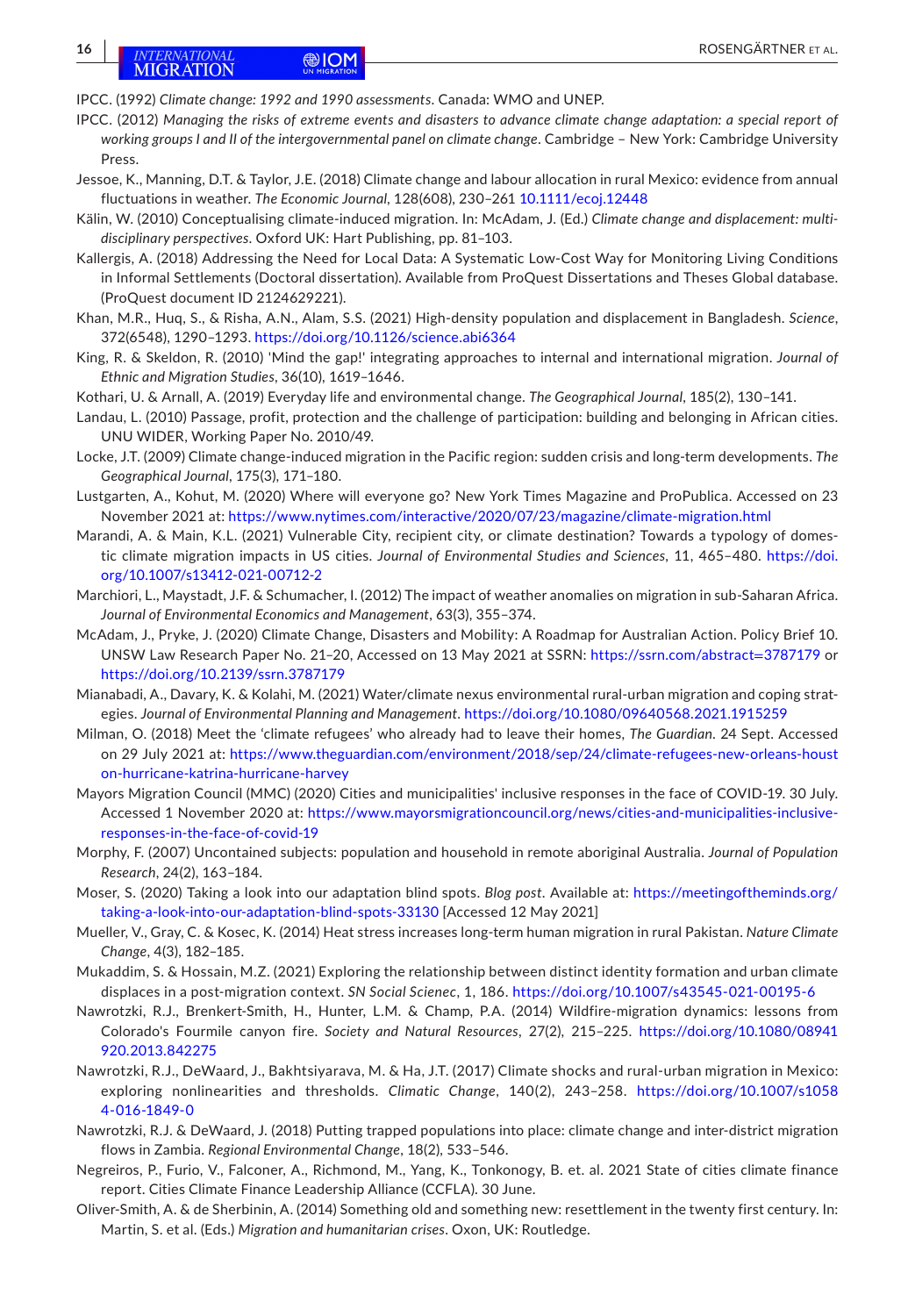- <span id="page-16-21"></span><span id="page-16-7"></span>Plaza, S. (2019) Migration, remittances and diaspora resources in crisis and disaster risk finance. *World Bank Blogs*. Accessed on 13 May 2021 at: [Migration, Remittances and Diaspora resources in Crisis and Disaster Risk Finance](https://blogs.worldbank.org/peoplemove/migration-remittances-and-diaspora-resources-crisis-and-disaster-risk-finance)
- <span id="page-16-15"></span>Poon, L. (2020) Where America's climate migrants will go as sea level rises. *Bloomberg City Lab*. 3 February. Accessed on 13 May 2021 at: [Mapping Migration in the Face of Climate Change](https://www.bloomberg.com/news/articles/2020-02-03/mapping-migration-in-the-face-of-climate-change)
- <span id="page-16-14"></span>Reckien, D., Lwasa, S., Satterthwaite, D., McEvoy, D., Creutzig, F., Montgomery, M. et al. (2018) Equity, environmental justice, and urban climate change, Chapter 6. In: *Climate change and cities: second assessment report of the urban climate change research network*. Cambridge: Cambridge University Press.
- <span id="page-16-0"></span>Refugees International (2021) A Pathway to Protection for People on the Move. Task Force Report to the President on the Climate Crisis and Global Migration. Available from: [https://www.refugeesinternational.org/reports/2021/7/12/](https://www.refugeesinternational.org/reports/2021/7/12/task-force-report-to-the-president-on-the-climate-crisis-and-global-migration-a-pathway-to-protection-for-people-on-the-move) [task-force-report-to-the-president-on-the-climate-crisis-and-global-migration-a-pathway-to-protection-for-people](https://www.refugeesinternational.org/reports/2021/7/12/task-force-report-to-the-president-on-the-climate-crisis-and-global-migration-a-pathway-to-protection-for-people-on-the-move)[on-the-move](https://www.refugeesinternational.org/reports/2021/7/12/task-force-report-to-the-president-on-the-climate-crisis-and-global-migration-a-pathway-to-protection-for-people-on-the-move) [Accessed on 30 Dec 2021]
- <span id="page-16-1"></span>Revi, A., Satterthwaite, D., Aragón-Durand, F., Corfee-Morlot, J., Kiunsi, R.B.R., Pelling, M. et al. 2014 Chapter 8: urban areas In: Field, C.B., V.R. Barros, D.J. Dokken, K.J. Mach, M.D. Mastrandrea, T.E. Bilir, M. Chatterjee, K.L. Ebi, Y.O. Estrada, R.C. Genova, et al. (Eds.), *Climate change 2014: impacts, adaptation, and vulnerability. Part a: global and Sectoral aspects. Contribution of working group II to the fifth assessment report of the intergovernmental panel on climate change*, Cambridge: Cambridge University Press, pp. 535–612
- <span id="page-16-13"></span>Rigaud, K.K., de Sherbinin, A., Jones, B., Adamo, S., Maleki, D., Abu-Ata, N. et al. (2021a) *Groundswell Africa: internal climate migration in west African countries*. Washington, DC: The World Bank. [https://openknowledge.worldbank.org/](https://openknowledge.worldbank.org/handle/10986/36404) [handle/10986/36404](https://openknowledge.worldbank.org/handle/10986/36404)
- <span id="page-16-18"></span>Rigaud, K.K., Heuser, S., Abu-Ata, N. & Arora, A. (2021b) *Operational Experiences and Lessons Learned at the Climate Migration Development Nexus : A World Bank Portfolio Review with a Focus on Sub-Saharan Africa*. Washington, DC: World Bank.<https://openknowledge.worldbank.org/handle/10986/36771>
- <span id="page-16-6"></span>Rigaud, K.K., de Sherbinin, A., Jones, B., Bergmann, J., Clement, V., Ober, K. et al. (2018) *Groundswell: preparing for internal climate migration*. Washington, DC: World Bank.
- <span id="page-16-8"></span>Richards, J.A. & Bradshaw, S. (2017) *Uprooted by climate change: responding to the growing risk of displacement*. London, UK: Oxfam.
- <span id="page-16-10"></span>Robinson, C., Dilkina, B. & Moreno-Cruz, J. (2020) Modeling migration patterns in the USA under sea level rise. *PLoS One*, 15(1), e0227436. <https://doi.org/10.1371/journal.pone.0227436>
- <span id="page-16-11"></span>Roderick, W., Garg, S., Morel, L.M., Brick, K., Powers, M. (2021) Cities, climate and migration. The role of cities at the climate-migration nexus. C40 Cities, and Mayors Migration Council.
- <span id="page-16-3"></span>Rosenzweig, C., Solecki, W., Romero-Lankao, P., Mehrotra, S., Dhakal, S., Ali Ibrahim, S. (Eds.). (2018) *Climate change and cities: second assessment report of the urban climate change research network*. Cambridge, UK: Cambridge University Press.
- <span id="page-16-4"></span>Safra de Campos, R., Bell, M. & Charles-Edwards, E. (2017) Collecting and analysing data on climate-related local mobility: the MISTIC toolkit. *Population, Space and Place*, 23(6), e2037.<https://doi.org/10.1002/psp.2037>
- <span id="page-16-20"></span>Sakdapolrak, P., Naruchaikusol, S., Ober, K., Peth, S., Porst, L., Rockenbauch, T. et al. (2016) Migration in a changing climate. Towards a translocal social resilience approach. *DIE ERDE–Journal of the Geographical Society of Berlin*, 147(2), 81–94.
- <span id="page-16-22"></span>Sanderson, D. (2020) Urban response: three principles for good practice. Cities and Towns. *Forced Migration Review* 63.
- <span id="page-16-16"></span>Sandoval, V. (2019) Urban governance and informal settlements. *Crisis Response Journal*, 14(3), 22–23.
- <span id="page-16-12"></span>Sastry, N. & Gregory, J. (2014) The location of displaced New Orleans residents in the year after hurricane Katrina. *Demography*, 51, 753–775. <https://doi.org/10.1007/s13524-014-0284-y>
- <span id="page-16-2"></span>Satterthwaite, D., Archer, D., Colenbrander, S., Dodman, D., Hardoy, J., Mitlin, D. et al. (2020) Building resilience to climate change in informal settlements. *One Earth*, 2(2), 143–156. <https://doi.org/10.1016/j.oneear.2020.02.002>
- <span id="page-16-17"></span>Shi, L., Ahmad, S., Shukla, P., Yupho, S. (2021) *Shared injustice, splintered solidarity: water governance across urban-rural divides*, Vol. 70. Amsterdam, NL: Elsevier.<https://doi.org/10.1016/j.gloenvcha.2021.102354>, [https://www.sciencedir](https://www.sciencedirect.com/science/article/pii/S0959378021001333) [ect.com/science/article/pii/S0959378021001333](https://www.sciencedirect.com/science/article/pii/S0959378021001333)
- <span id="page-16-19"></span>Shi, L., Chu, E., Anguelovski, I., Aylett, A., Debats, J., Goh, K. et al. (2016) Roadmap towards justice in urban climate adaptation research. *Nature Clim Change*, 6, 131–137. <https://doi.org/10.1038/nclimate2841>
- <span id="page-16-5"></span>Schrepfer, N. & Caterina, M. (2014) *On the margin: Kenya's pastoralists. From displacement to solutions, a conceptual study on the internal displacement of pastoralists*. Geneva: Internal Displacement Monitoring Center.
- <span id="page-16-9"></span>Stapleton, S.O., Nadin, R., Watson, C. & Kellett, J. (2017) *Climate change, migration and displacement. The need for a risk-informed and coherent approach*. London and New York: Overseas Development Institute and United Nations Development Programme.

(SHI)